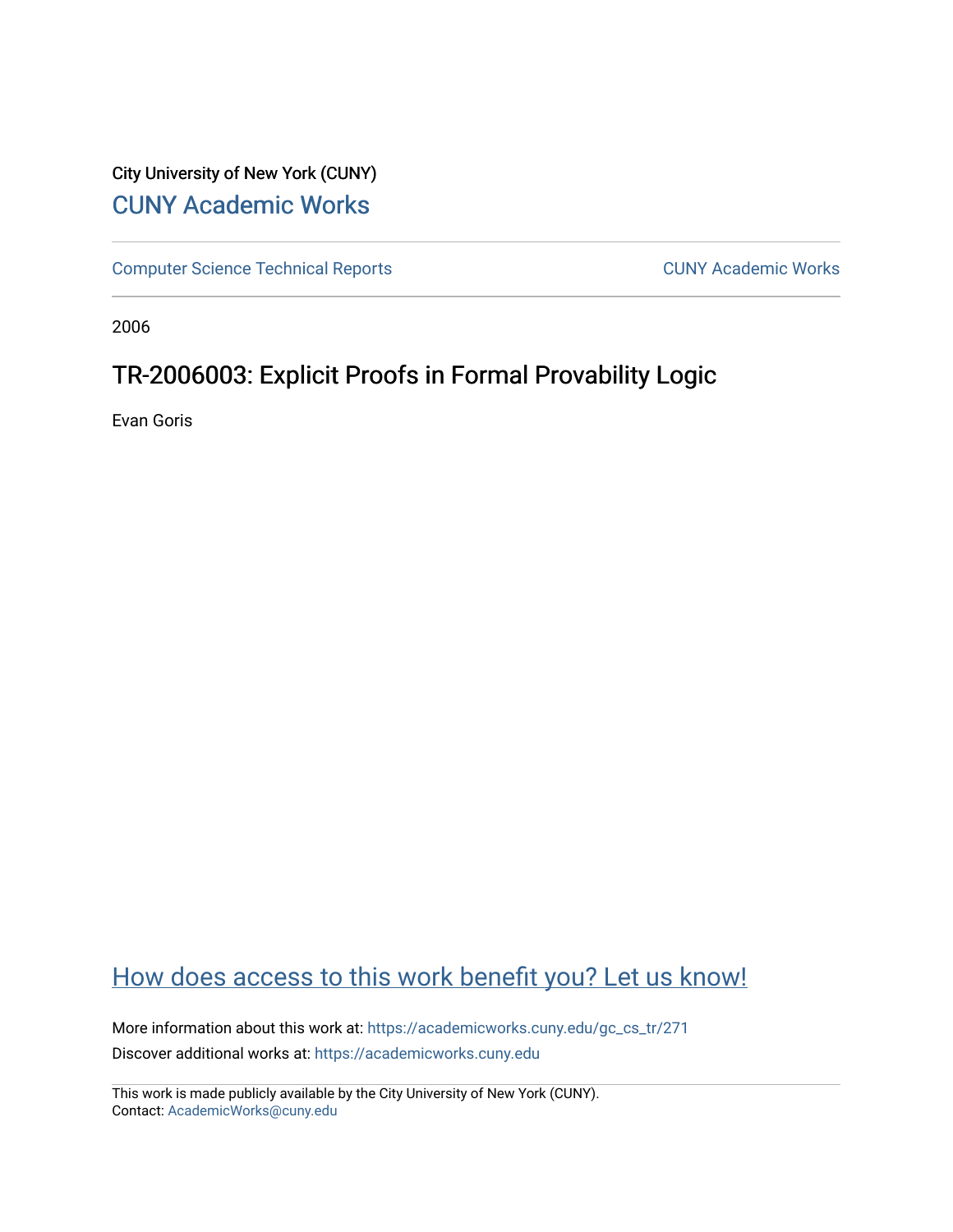# Explicit Proofs in Formal Provability Logic

Evan Goris

March 19, 2006

#### **Abstract**

In this paper we answer the question what implicit proof assertions in the provability logic GL can be realized by explicit proof terms. In particular we show that the fragment of GL which can be realized by generalized proof terms of GLA is exactly S4∩GL and equals the fragment that can be realized by proof-terms of LP. Additionally we show that the problem of determining which implicit provability assertions in a given modal formula can be made explicit is decidable. In the final sections of this paper we establish the disjunction property for GLA and give an axiomatization for GL ∩ S4.

## **1 Introduction**

One of the most striking applications of classical propositional modal logic to mathematics is without much doubt the interpretation of  $\square$  as 'provable in Peano Arithmetic PA'. As a most simple and clear example of a modal formula with an intuitively clear 'provable in PA' interpretation we have for example the normality axiom:

$$
\Box(A \to B) \to (\Box A \to \Box B) . \tag{1}
$$

Which expresses the rule of modus ponens. The project of studying metamathematics using modal logic, originally suggested by Gödel, really came to flourish after the arithmetical completeness theorem of Solovay [Sol76]. This theorem identifies the logic GL as the logic of provability, see also [Boo93]. GL is a remarkable system of modal logic that not only expresses Gödel's second incompleteness theorem but even satisfies a fixed-point theorem, very much in the spirit of Gödel's fixed-point lemma but in a purely propositional setting. Originally Gödel suggested the modal logic  $S4$  as the logic of provability. This is indeed a most natural candidate for a provability logic but as it turns out incompatible with GL (the least normal modal logic extending both is the inconsistent one)

Roughly the reason why S4 doesn't work as a logic of provability in the sense of Solovay's theorems is that when reading the  $\Box$  as formal provability the proofs don't need to be real proofs, just objects that behave like proofs. Just like infinite numbers in a non-standard model of Peano Arithmetic are not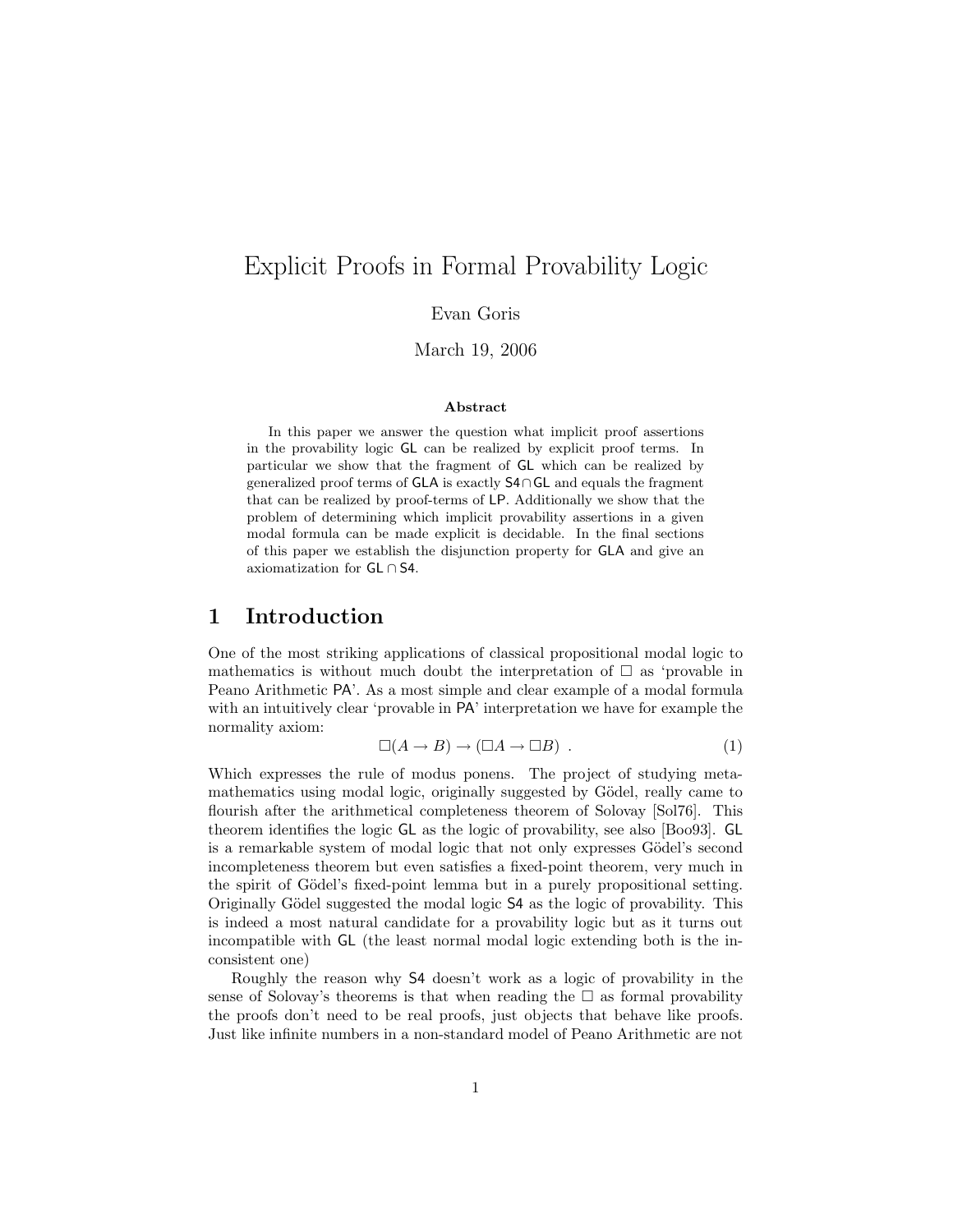real numbers but mere objects that satisfy the familiar properties of numbers. Artemov's Logic of Proofs LP was invented to tackle this problem [AS92, Art95]. In  $LP$  the  $\square$ 's are replaced by proof-terms that stand for 'real' proofs. These proof-terms are build up from axiom-constants, proof-variables and function symbols that represent effective operations on proofs. For example there is a binary function symbol  $\cdot$  that constructs from a proof x of  $A \rightarrow B$  and a proof y of A a proof  $x \cdot y$  of B. Which gives a means to express the rule of modus ponens, just as (1) but now in an explicit way:

$$
x:(A \to B) \to (y:A \to (x \cdot y):B) .
$$

There are direct translations between modal formulas and LP-formulas. In one direction we can 'forget' the proof-terms in an LP formula by substituting  $\Box$ 's for them (forgetful-projection) and in the other direction we can substitute proof-terms for the  $\Box$ 's in a modal formula (realizations). The link of LP with S4 is as follows. For any theorem  $F$  of LP, the forgetful projection of  $F$  is a theorem of S4 and for any theorem A of S4 there exists a realization of A that is a theorem of LP. The latter is nicely formulated as LP can *realize* all theorems of S4. This, together with the arithmetical completeness theorem for LP does give a provability reading to S4 for which S4 is complete.

In [Yav02] and [Nog06] (cf. also [AN04]) the two above mentioned approaches to model provability propositionally are combined in a single logic that contains both the  $\Box$  for formal provability and proof-terms for explicit proofs. The logic LPP form [Yav02] contains a richer language of proof-terms than LP. In [Nog06] this is shown to be not necessary, there an arithmetically complete logic  $GLA<sup>1</sup>$ has been recovered that has exactly the same term language as LP.

Recently F. Montagna posed the question whether GLA allows for the realization of more modal formulas than just S4 (given what we know about LP it is immediate that GLA realizes at least S4). A negative answer to this question, although true as we will see below, is not immediate. For even though the proof-term language of GLA is the same as it is in LP and both logics are arithmetical complete, the presence in GLA of proof-terms for statements involving provability assertions that cannot be made explicit allows so to say for  $\Box$ 's to occur implicitly in a  $\Box$  free formula. For example for any formula B there exists a proof term  $t$  such that

$$
t: (\square(\square B \to B) \to \square B)
$$

is a theorem of GLA. Such a t then may occur in a  $\Box$  free theorem of GLA.

The main contribution of this paper is the theorem that GLA does not realize more modal formulas than LP. But we do a little more. Since formulas of GLA can contain both proof-terms and  $\Box$ 's, we can equally ask for a given modal formula, in case not all the  $\Box$ 's can be realized, whether then at least some of them can. During the process of answering the first question we will define a

<sup>&</sup>lt;sup>1</sup>GLA was first introduced (under the name LPGL) supplied with Kripke-style semantics and proved to be arithmetically complete in Nogina's part of the technical report [AN04].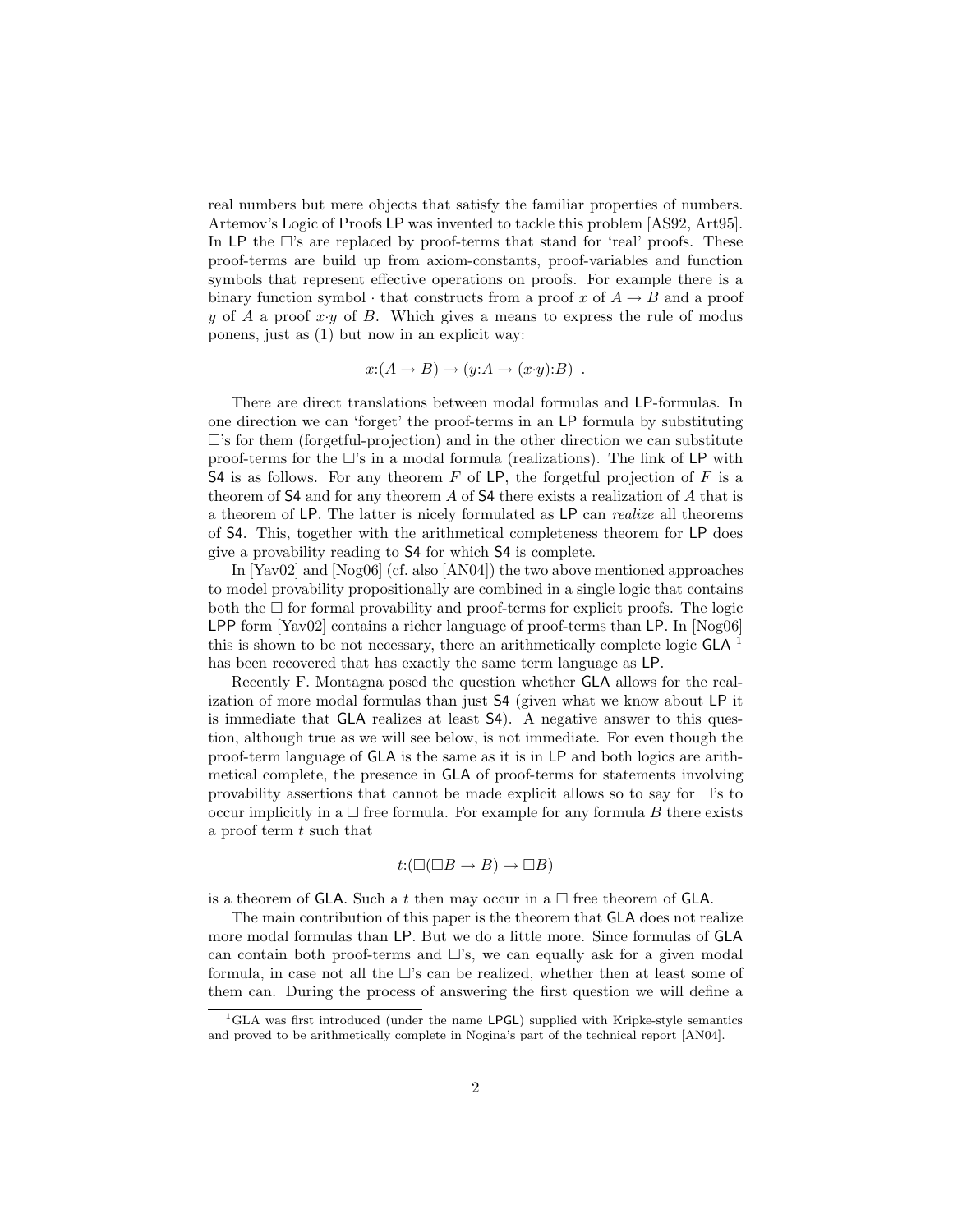(decidable) logic that exactly characterizes the  $\Box$ 's in a modal formula that can be realized in GLA.

This paper is organized as follows. In Section 2 we define the Logic of Proofs LP. In Section 3 we define the Logic of Proofs and Formal Provability GLA and formulate the main research question addressed in this paper. In Section 4 and Section 5 we give answers to these questions. In the final sections of this paper we consider some related issues and give some directions for further research.

The author would like to thank Professor Sergei Artemov for useful comments and suggestions.

# **2 Logic of Proofs**

See [AB04] for an extensive overview of LP. Here we only state the basic definitions and theorems relevant to this paper. The language of LP is two-sorted. We have *proofs terms* that are build up using

• Countably many proofs variables  $x, y, z, \ldots$  and countably many axiom constants  $a, b, c, \ldots$ 

and two binary function symbols  $+$ ,  $\cdot$  and a unary one !:

• if t and s are proof terms then so are  $t+s$ ,  $t \cdot s$  and  $!t$ .

And we have LP *formulas*, which are generated by the following clauses.

- 'Propositional Logic',
- If F is a formula and t a proof term then  $t$ : F is a formula.

We say that an LP formula F is *normal* when all negative occurrences off subformulas  $t:G$  of F are of the form  $x:G$ , where x is a proof variable.

The logic LP is axiomatized by the following schemata and rules.

- **A0** 'Classical Propositional Logic' (with Modus Ponens),
- A1  $t:A \rightarrow A$ ,
- $A2 \ s:(A \rightarrow B) \rightarrow t:A \rightarrow (s \cdot t):B,$
- **A3**  $s:A \to (s+t):A, s:A \to (t+s):A,$
- $A4$  t: $A \rightarrow$ !t:(t:A),

**A5** c:A, c an axiom constant and A an instance of **A0**-**A4**.

If F is an LP formula then its *forgetful projection* F◦ is obtained by replacing all the proof terms by  $\Box$ 's. More formally:

- $p^{\circ} \equiv p$  and  $\perp^{\circ} \equiv \perp$ ,
- $(A \rightarrow B)^\circ \equiv (A^\circ \rightarrow B^\circ),$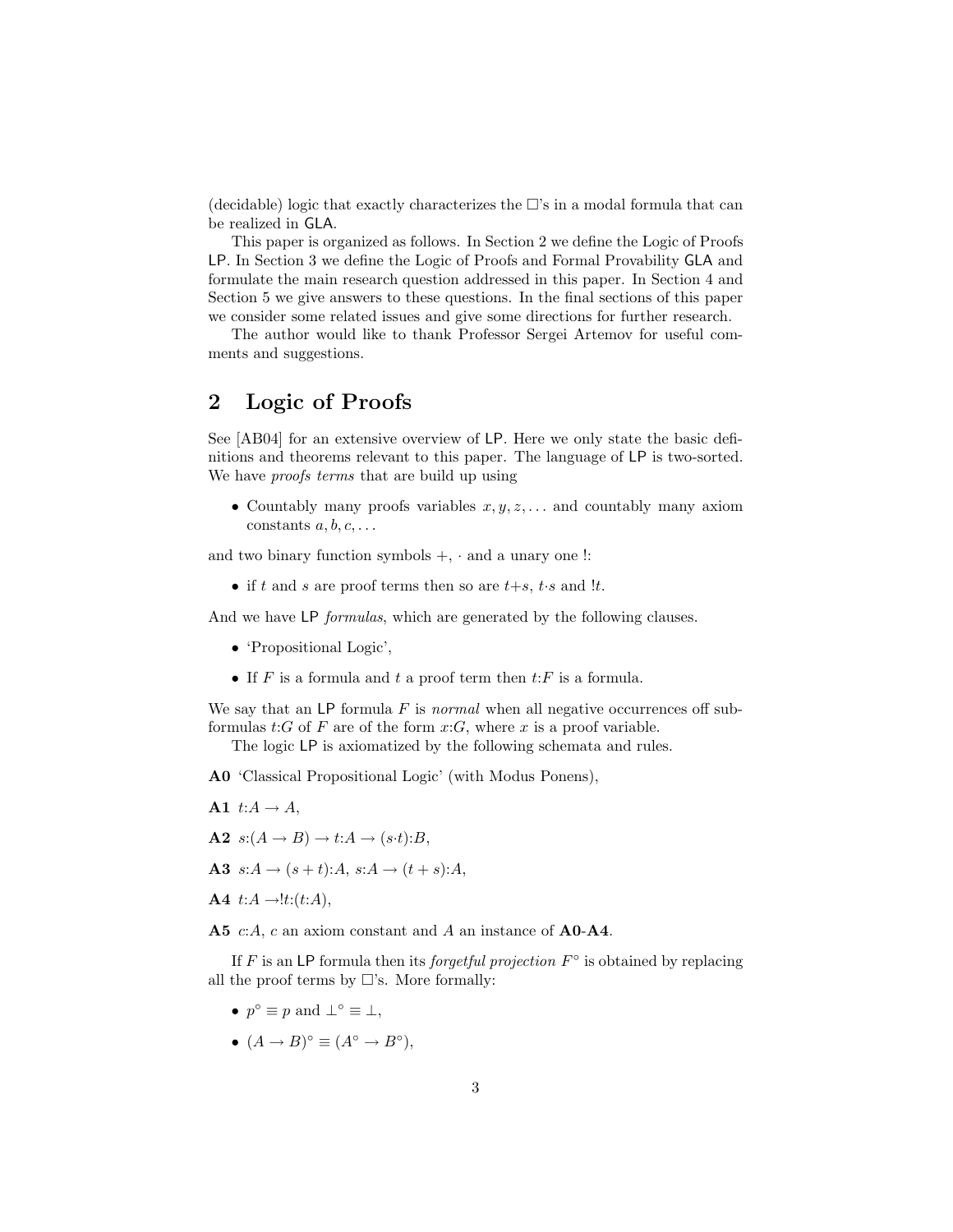•  $(t:A)^{\circ} \equiv \Box(A^{\circ}).$ 

A *realization* of a modal formula F is an LP formula G for which  $G^{\circ} \equiv F$ . One of the fundamental theorems concerning LP is the following.

**Theorem 2.1** (Artemov[Art95]).  $S4 \vdash G$  *iff there exists a normal* F *such that*  $LP \vdash F$  *and*  $F^\circ \equiv G$ 

Anther fundamental theorem concerning LP is its arithmetical completeness theorem [Art95]. See also [Art01, Gor05]. In the spirit of the arithmetical reading of modal formulas  $\Box F$  as 'F is provable' ([Sol76, Boo93]), formulas of the form  $t$ : F are read as 't is a proof of F'. By Theorem 2.1 this provides us with a natural provability semantics for modal logic for which S4 is complete. Given this interpretation of LP it is natural to consider a system that includes both expressions of the form  $\Box F$  and t: F. This has been done in detail in [Yav02, Nog06]. However the natural lifting of Theorem 2.1 has not been addressed yet and is the core of this paper.

# **3 The system** GLA

In this section we present the logic GLA from [Nog06] and formulate two questions that will be answered in the remainder of the paper.

A joint logic of formal provability and explicit proofs has first been studied in [Yav02]. The logic there however has a richer language of explicit proofs than LP. In [Nog06] (cf. also [AN04]) a logic GLA, also a joint logic of formal provability and explicit proofs has been recovered in which the language of explicit proofs is exactly that of LP. This is the system we will study here.

The language of GLA is that of LP enriched with the modal operator  $\Box$ . The formulas of the system GLA are generated by the following rules.

- 'Propositional Logic',
- if A is a formula and t is a proof term then  $t:A$  is a formula,
- if A is a formula then  $\Box A$  is a formula.

The logic GLA is axiomatized by the following axiom schemata and rules.

- 'Classical Propositional Logic' (with Modus Ponens).
- Provability Logic GL:

**L1**  $\Box(A \rightarrow B) \rightarrow (\Box A \rightarrow \Box B),$ 

- **L2**  $\Box A \rightarrow \Box \Box A$ ,
- **L3**  $\square(\square A \rightarrow A) \rightarrow \square A,$
- $\vdash A$  implies  $\vdash \Box A$ .
- Logic of Proofs LP: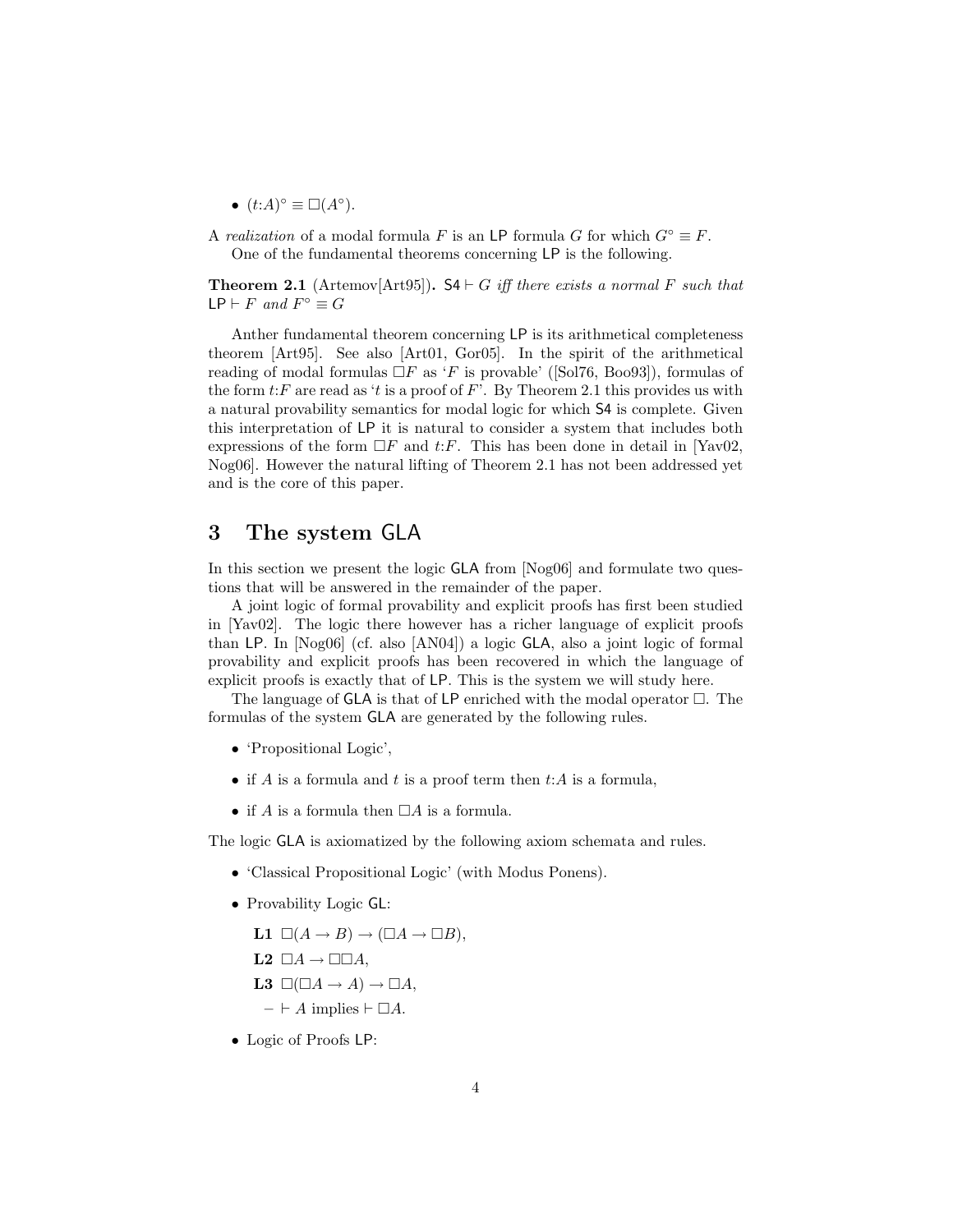- A1  $t:A \rightarrow A$ ,  $A2 \ s:(A \rightarrow B) \rightarrow t:A \rightarrow (s \cdot t):B,$ **A3**  $s:A \to (s+t):A, s:A \to (t+s):A,$  $\mathbf{A4}$  t: $A \rightarrow$ !t:(t:A), **A5** c:A, c an axiom constant and A an instance of **A0**-**A4**, **L1**-**L3** or **C1**-**C3**.
- Connecting principles:
	- **C1**  $t:A \to \Box A$ ,
	- $C2 \neg t:A \rightarrow \Box \neg t:A$ ,
	- **C3**  $t:\Box A \rightarrow A$ .

Notice that **A5** is 'richer' than its analog in LP. The forgetful projection of an LP formula obviously generalizes to GLA formulas by setting  $(\Box A)^\circ \equiv \Box A^\circ$ . The following two questions about GLA will be addressed.

- 1. For which modal formulas A can we find LP formulas B with  $B^\circ \equiv A$  and  $GLA \vdash B$ .
- 2. For which modal formulas A can we find GLA formulas B with  $B^\circ \equiv A$ and  $GLA \vdash B$ .

As we will argue in the next subsection, the obvious generalization of the forgetful projection to GLA formulas as given above does not give us much to work with in solving these questions. But before we continue with that we finish this section with a few lemmata from [Nog06] that will be of interest later.

In what follows we write

GLA: 
$$
X_1, \ldots, X_n \vdash Y_1, \ldots, Y_k
$$

for the assertion that  $Y_1 \vee \cdots \vee Y_k$  is provable using modus ponens only from the theorems of GLA and  $X_1, \ldots, X_n$ .

**Lemma 3.1.** *For any formula* A *there exists a term* t *such that*

$$
\mathsf{GLA} \vdash x{:}A \to t{:}\square A
$$

*Proof.* We have  $GLA \vdash c:(x:A \to \Box A)$  and  $GLA \vdash x:A \to !x:(x:A)$ . Thus  $GLA \vdash$  $x:A \to (c\cdot!x):\Box A$ П

**Lemma 3.2** (Constructive necessitation). If  $GLA \vdash A$  then for some ground *term t we have*  $GLA \vdash t:A$ 

*Proof.* Induction on a GLA derivation of A. If A is one of the axioms other than  $\bf{A5}$  we can take any axiom constant for t. If A is an instance of  $\bf{A5}$ , say  $A \equiv a:B$ , then we can take !a for t. Suppose A is obtained by modus ponens from  $B \to A$  and B. Thus  $GLA \vdash B \to A$  and  $GLA \vdash B$ . By (IH) we have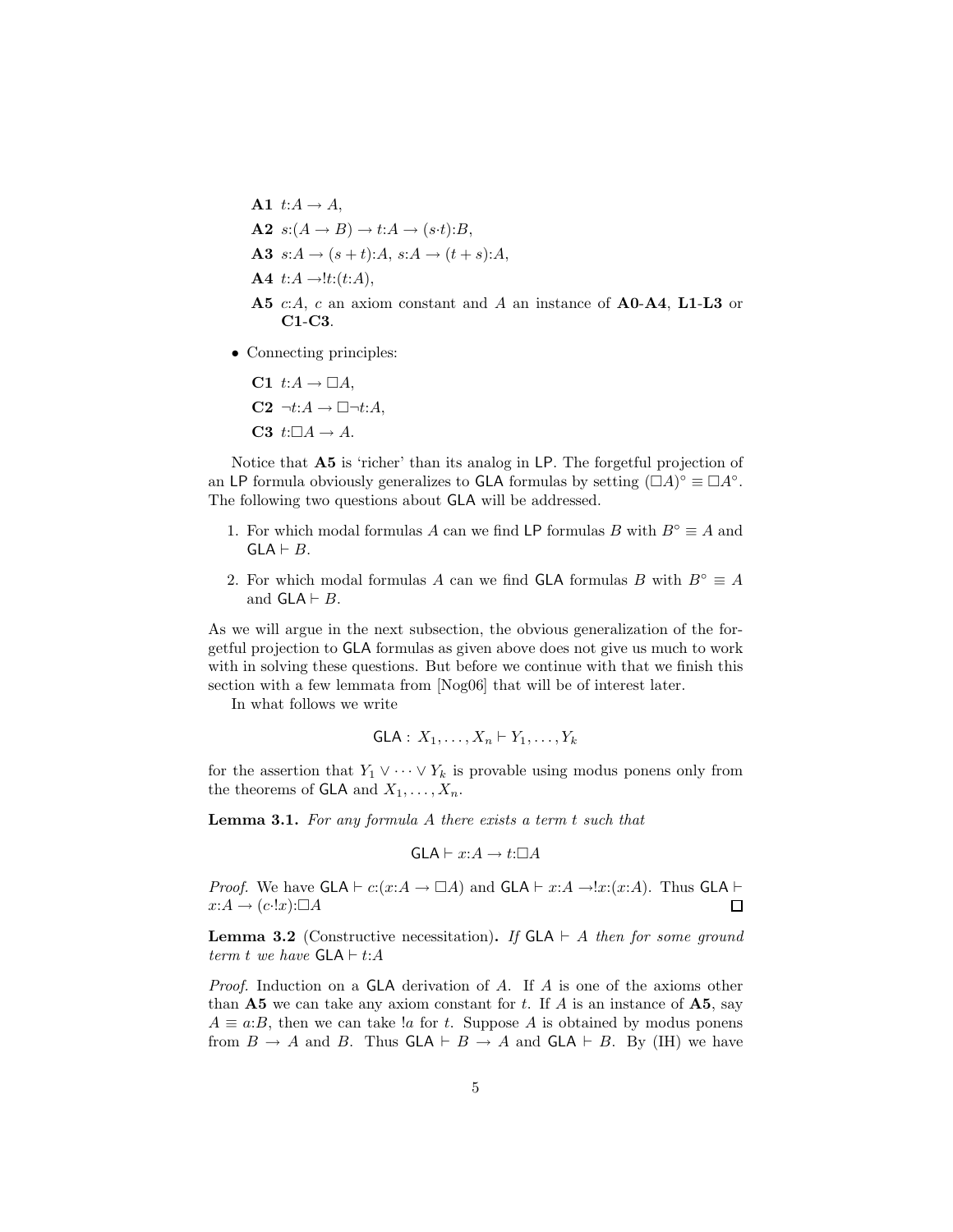terms  $t_1$  and  $t_2$  such that  $GLA \vdash t_1:(B \to A)$  and  $GLA \vdash t_2:B$ . And thus for t we can take  $t_1 \tcdot t_2$ . Suppose that A is obtained from B using necessitation. Thus  $GLA \vdash B$ . By (IH) we have  $GLA \vdash t:B$  for some t. By Lemma 3.1 we that have for some s that  $GLA \vdash s:\Box B$ .  $\Box$ 

**Lemma 3.3** (Lifting lemma)**.** *If*

GLA: 
$$
x_1:X_1,\ldots,x_n:X_n\vdash Y
$$

*then for some term* t *we have*

GLA: 
$$
x_1:X_1,\ldots,x_n:X_n \vdash t:Y
$$
.

*Moreover the proof-variables in* t *are all among*  $\{x_1, \ldots, x_n\}$ *.* 

*Proof.* Induction on a derivation of Y from the  $x_i:X_i$ 's. If Y is one of the  $X_i$ 's, say  $X_{i_0}$  then for t we can take  $x_{i_0}$ . If Y is a theorem of **GLA** the required t is given by Lemma 3.2. The inductive case when  $Y$  is obtained by modes ponens from previously obtained formulas is similar as in Lemma 3.2. □

### **3.1 The Trouble with the Forgetful Projection in** GLA

Obviously, since LP is a sub-system of GLA we have that  $LP \vdash A$  implies  $GLA \vdash$ A. And thus in particular by Theorem 2.1 we have the following. (Recall that an LP formula is normal when all negative occurrences of proof-terms are variables, we use the same terminology for the more general formulas of GLA.)

**Theorem 3.4.** *If*  $S4 \vdash A$  *then for some normal*  $B$  *with*  $B^\circ \equiv A$  *we have*  $GLA \vdash B$ 

It is also true that GLA does not realize all the theorems of GL. For suppose that for some terms  $t$  and  $r$  we have

$$
GLA \vdash x:(r:\bot \to \bot) \to t:\bot .
$$

Since GLA  $\vdash$  c:(r: $\bot \rightarrow \bot$  we thus have GLA  $\vdash$  t[x/c]: $\bot$  and by reflection GLA  $\vdash$ ⊥. A contradiction.

As we will see below the theorems of GL that can be realized in GLA are precisely those formulas that are also theorems of S4. Clearly to show this it suffices to show the the other direction of Theorem 3.4, this however is less straightforward then in the  $\mathsf{S4}/\mathsf{LP}$  case. One easily sees that if  $\mathsf{LP} \vdash A$  then  $S4 \vdash A^\circ$ . If we however in the most straightforward way extend the definition of forgetful projection to formulas in the language of GLA, then the set of theorems of GLA under this projection is not even closed under modus ponens. For the following three formulas are theorem of GLA.

- $\square(\square p \rightarrow p) \rightarrow \square p,$
- $x:p \rightarrow p$ ,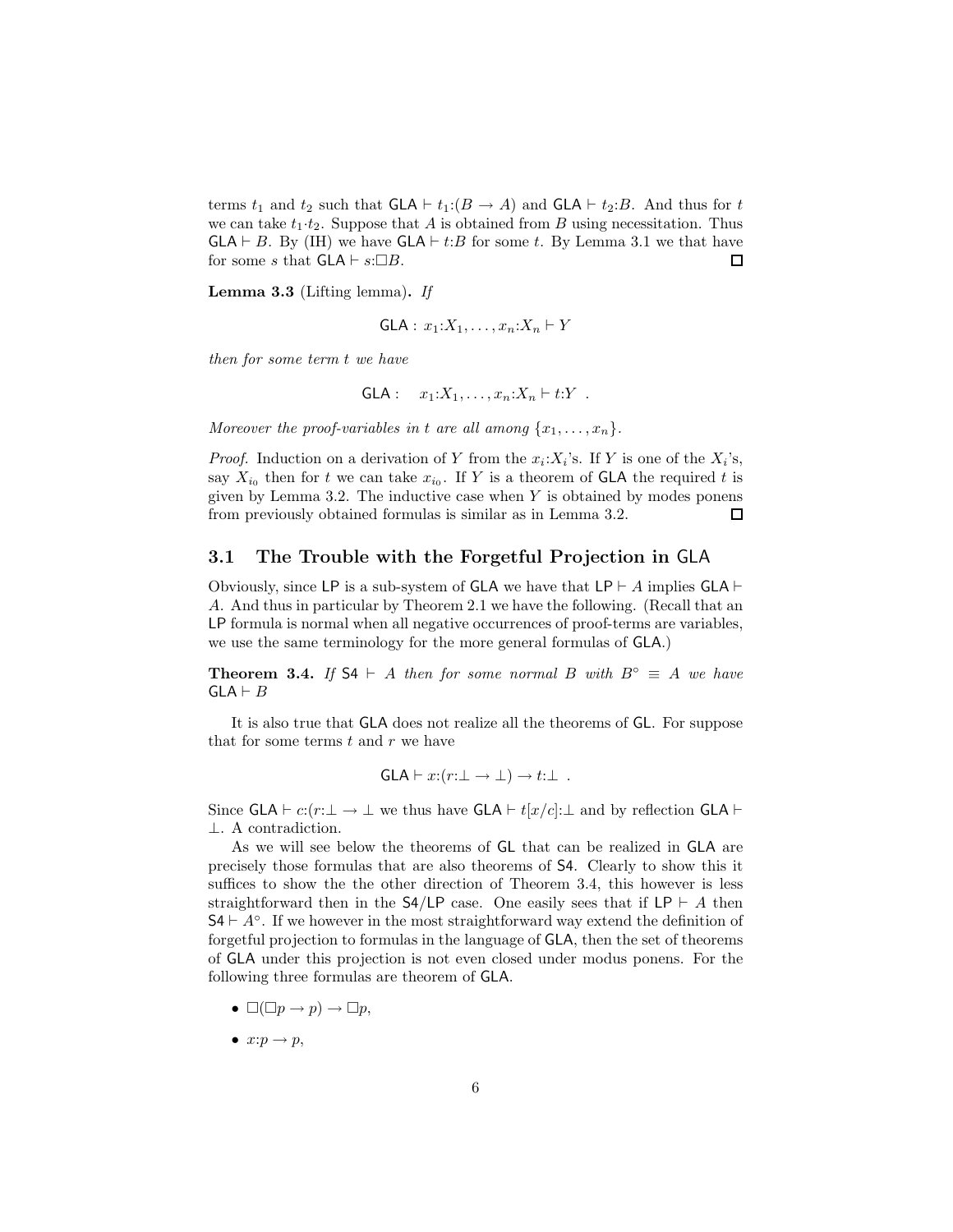•  $\Box(x:p\rightarrow p)$ .

Their forgetful projections are respectively

- $\square(\square p \rightarrow p) \rightarrow \square p,$
- $\Box p \rightarrow p$ ,
- $\square(\square p \rightarrow p)$ .

From which  $p$  follows using modus ponens. Obviously  $p$  is not a projection of any theorem of GLA. The trick is to not study the 'plain' forgetful projection but a variant that remembers which  $\Box$ 's came from proof terms and which where already there. This is what we will carry out in the coming sections.

## **4 The system** EI

In this section we will show that only the theorems of S4 can be realized in GLA. The main tool is a modal propositional logic with two modalities  $\Box$  and -. In particular we will be interested in the modal formulas in this language that constitute image of the following generalization of forgetful projection to GLA formulas.

**Definition 4.1** (Forgetful projection)**.** For an GLA formula A we define the *forgetful projection* A◦ with induction on A as follows.

- $p^{\circ} \equiv p$  and  $\perp^{\circ} \equiv \perp$ ,
- $(A \to B)^\circ \equiv (A^\circ \to B^\circ),$
- $(\Box A)^\circ \equiv \Box (A^\circ),$
- $(t:A)^{\circ} \equiv \boxtimes (A^{\circ}).$

Let EI (for Explicit/Implicit) be the normal bi-modal logic axiomatized by the following axiom schemata and rules.

**CP** 'Classical Propositional Logic' (with Modus Ponens),

$$
L1 \square (A \rightarrow B) \rightarrow (\square A \rightarrow \square B),
$$

- **L2**  $\Box A \rightarrow \Box \Box A$ ,
- **L3**  $\Box(\Box A \rightarrow A) \rightarrow \Box A$ ,
- $S1 \ \boxtimes (A \rightarrow B) \rightarrow (\boxtimes A \rightarrow \boxtimes B),$
- $S2 \nbox{ } \boxtimes A \rightarrow \boxtimes \boxtimes A,$
- $S3 \nbox{ } \boxtimes A \rightarrow A,$
- $C1 \: \boxtimes A \rightarrow \Box A,$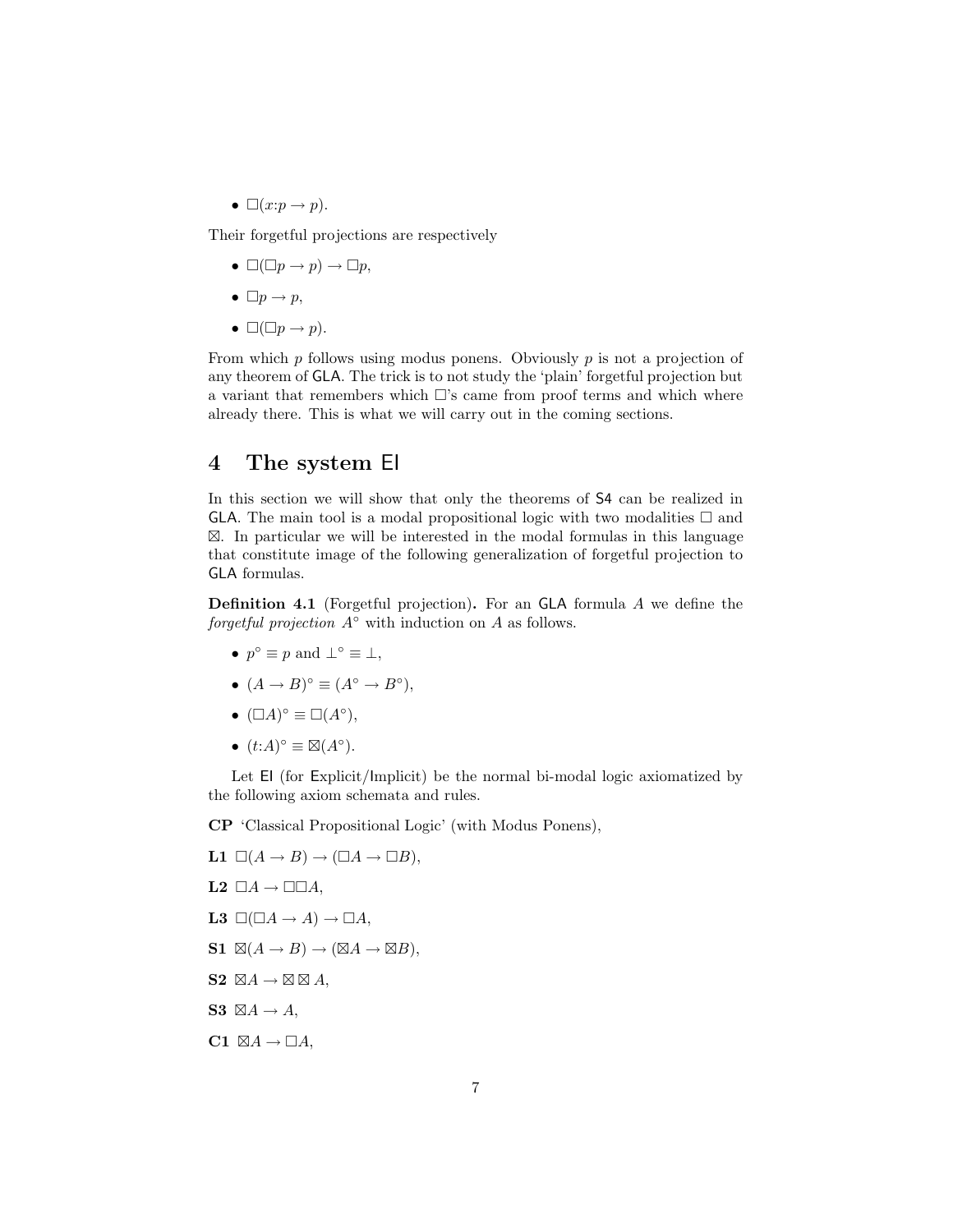$C2 \neg \boxtimes A \rightarrow \Box \neg \boxtimes A,$ 

 $C3 \quad \Box\Box A \rightarrow A,$ 

 $\mathbf{R} \vdash A \text{ implies } \vdash \boxtimes A.$ 

**Lemma 4.2.** GLA  $\vdash$  *A implies* EI  $\vdash$  *A*°

*Proof.* Induction on a GLA derivation of A. If A is an instance of **A5** then A is of the form  $c:B$ ,  $B^{\circ}$  is an axiom of El and  $\boxtimes B^{\circ} (\equiv (c:B)^{\circ})$  is derivable using  $\boxtimes$  necessitation. If A is an instance of any of the other axiom schemata then  $A<sup>°</sup>$  is an axiom of El. Suppose  $A \equiv \Box B$ , and the last step in the derivation of A is necessitation. By (IH) we obtain  $\mathsf{El} \vdash B^\circ$ . By  $\boxtimes$  necessitation we obtain  $\mathsf{El} \vdash \boxtimes B^{\circ}$  and by **C1** and modus ponens we get  $\mathsf{El} \vdash \Box B^{\circ}$ . The case 'the last step is modus ponens' is trivial.  $\Box$ 

**Definition 4.3** (El-frame). A bi-modal Kripke frame  $\langle W, R^{\sqcup}, R^{\boxtimes} \rangle$  is an El*frame* if

- 1.  $R^{\Box}$  is transitive and conversely well-founded,
- 2.  $R^{\boxtimes}$  is transitive and reflexive,
- 3.  $xR^{\square}y$  implies  $xR^{\boxtimes}y$ ,
- 4.  $xR^{\sqcup}y$  and  $xR^{\boxtimes}z$  implies  $yR^{\boxtimes}z$ ,
- 5. for all x there exists y such that  $xR^{\boxtimes}y$  and  $yR^{\square}x$ .

Notice that no finite frames satisfying both 1 and 5 exist. For if 5 holds that one inductively constructs a sequence

$$
x_1R^{\boxtimes}x_2R^{\boxtimes}x_3\cdots
$$

For which we in addition have  $\cdots x_3R^{\square}x_2R^{\square}x_1$ . Thus by transitivity of  $R^{\square}$  we have for all  $i < j$ 

$$
x_j R^{\square} x_i .
$$

But if the frame is finite then for some  $i < j$  we must have  $x_i = x_j$ , contradicting the conversely well-foundedness of  $R^{\square}$ .

Nevertheless, as we will see later, EI is decidable and can be embedded in a sub-logic that does have finite models and is complete for a class of finite frames.

**Lemma 4.4** (Modal soundness). If  $E \vdash A$  *then* A *is valid on any*  $E \vdash$ *frame* 

*Proof.* As usual it suffices to show the lemma for A an axiom of EI. All instances of GL and S4 are well-known to hold because of properties 1 and 2 of EI-frames.

We show that  $\boxtimes A \to \Box A$  is valid. Suppose  $w \Vdash \boxtimes A$  and suppose  $wR^{\Box}x$ . By 3 we have  $wR^{\boxtimes}x$  and thus  $x \Vdash A$ .

To show that also  $\boxtimes A \to \square \boxtimes A$  is valid, suppose that in addition  $xR^{\boxtimes}y$  then by 2  $wR^{\boxtimes}y$  and thus  $y \Vdash A$  as well.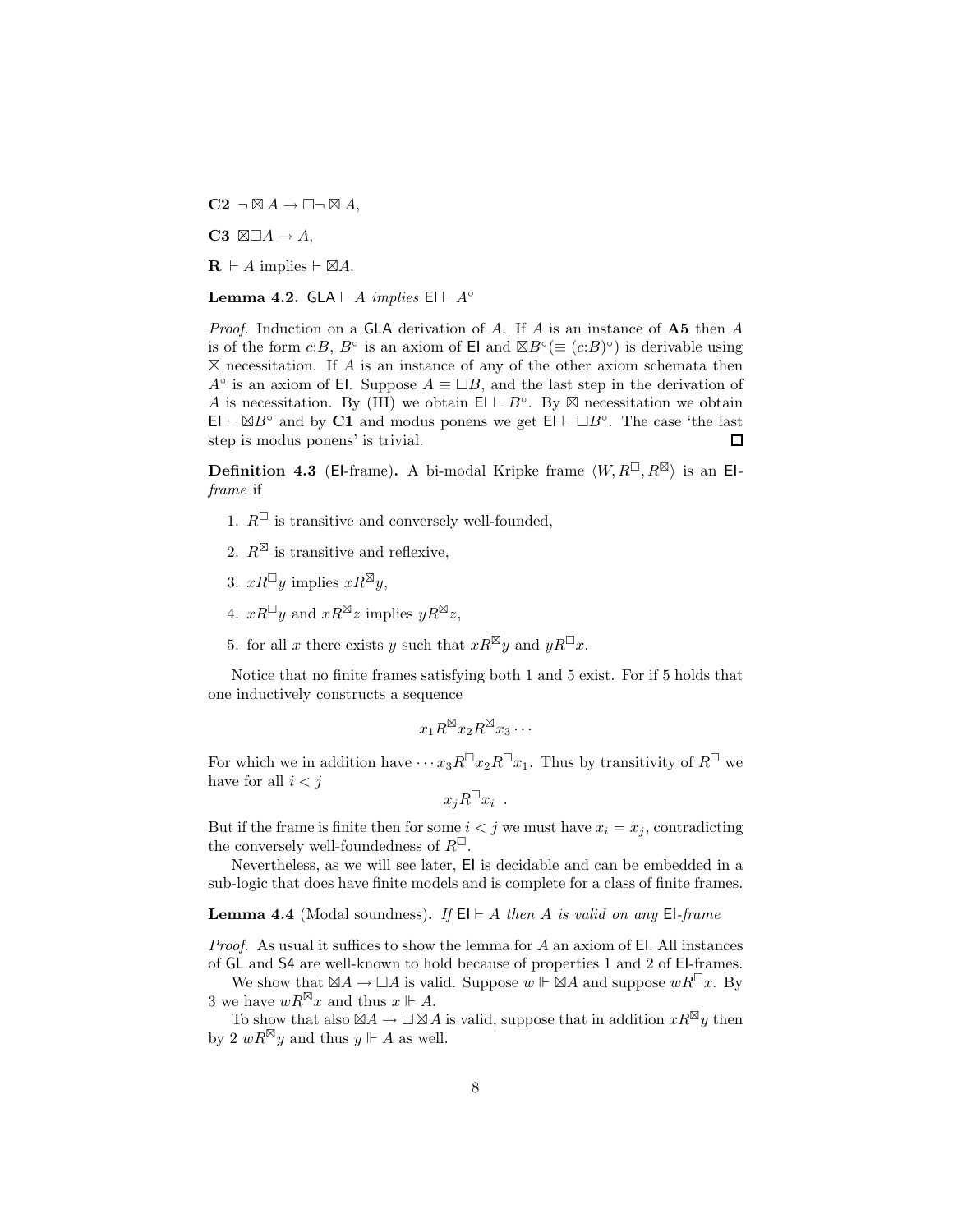Now we show that  $\neg \boxtimes A \to \Box \neg \boxtimes A$  is valid. Suppose  $w \Vdash \neg \boxtimes A$  and  $wR^{\perp}x$ . For some y with  $wR^{\boxtimes}y$  we have  $y \Vdash \neg A$ . By 4 we have  $xR^{\boxtimes}y$  and thus  $x \Vdash \neg \boxtimes A.$ 

Finally we show that  $\boxtimes \Box A \to A$  is valid. Suppose  $w \Vdash \boxtimes \Box A$ . By 5 there exists some x with  $wR^{\boxtimes}x$  and  $xR^{\Box}w$ . We thus have  $x \Vdash \Box A$  and thus  $w \Vdash$ A.  $\Box$ 

We aim at showing that the  $\Box$ -free fragment of El coincides with S4. One direction, namely that  $S4$  is a subset of the  $\Box$ -free fragment is obvious. For the other direction we will make use of the completeness of S4 with respect to transitive and reflexive Kripke frames [BdRV01]. We will use bounded morphisms to connect these frames with our EI-frames.

**Definition 4.5** (Bounded morphism). Let  $M$  and  $M'$  be two Kripke models. A *bounded morphism* from M to M' is a surjective mapping  $M \longrightarrow M'$  such that for all  $x, y \in M$  we have

- $x \Vdash p$  iff  $f(x) \Vdash' p$ ,
- $xRy$  implies  $f(x)R'f(y)$ ,
- If  $f(x)R'y'$  then for some y we have  $f(y) = y'$  and  $xRy$ .

The following lemma is well-known, see [BdRV01].

**Lemma 4.6.** *If*  $f$  *is a bounded morphism from*  $M$  *to*  $M'$  *then for all*  $w \in M$ *,*  $M, w$  is bisimilar with  $M', f(w)$ . Consequently for any formula  $A, M \models A$  iff  $M' \models A$ *.* 

**Proposition 4.7.** *For any transitive and reflexive Kripke model* M *there exists* an El model  $M_{\omega} = \langle W_{\omega}, R^{\square}, R^{\boxtimes}, \Vdash \rangle$  such that there exists a bounded morphism  $\it{from}~\langle W_\omega,R^\boxtimes,\Vdash\rangle~to~M$ 

*Proof.* Let  $M = \langle W, R, \Vdash \rangle$  be an **S4** model. Let  $W_1, W_2, \ldots$  be  $\omega$  disjoint copies of W. For  $x \in W$  we denote with  $x_i$  the copy of x in  $W_i$ . Define  $M_{\omega} = \langle W_{\omega}, R^{\boxtimes}, R^{\boxminus}, \Vdash \rangle$  as follows.

- $W_{\omega} = \bigcup_{i \geq 1} W_i,$
- $x_i R^{\boxtimes} y_j$  iff  $xRy$ ,
- $x_i R^{\square} y_j$  iff  $x = y$  and  $j < i$ ,
- $x_i \Vdash p$  iff  $x \Vdash p$ .

First we will show that  $M_{\omega}$  is based on an El-frame. That  $R^{\boxtimes}$  is transitive and reflexive is immediate. That  $R^{\Box}$  is transitive and conversely well-founded is also easy to see. Suppose that  $x_iR^{\square}y_j$ . Then we thus have in particular that  $x = y$  and by reflexivity of R we get  $x_i R^{\boxtimes} y_j$ . Suppose that  $x_i R^{\Box} y_j$  and  $x_i R^{\boxtimes} z_k$ . We have to show that  $yRz$ . But this follows immediately since from our assumptions it follows that  $y = x$  and  $xRz$ . Let  $x_i \in W_\omega$ . We have to show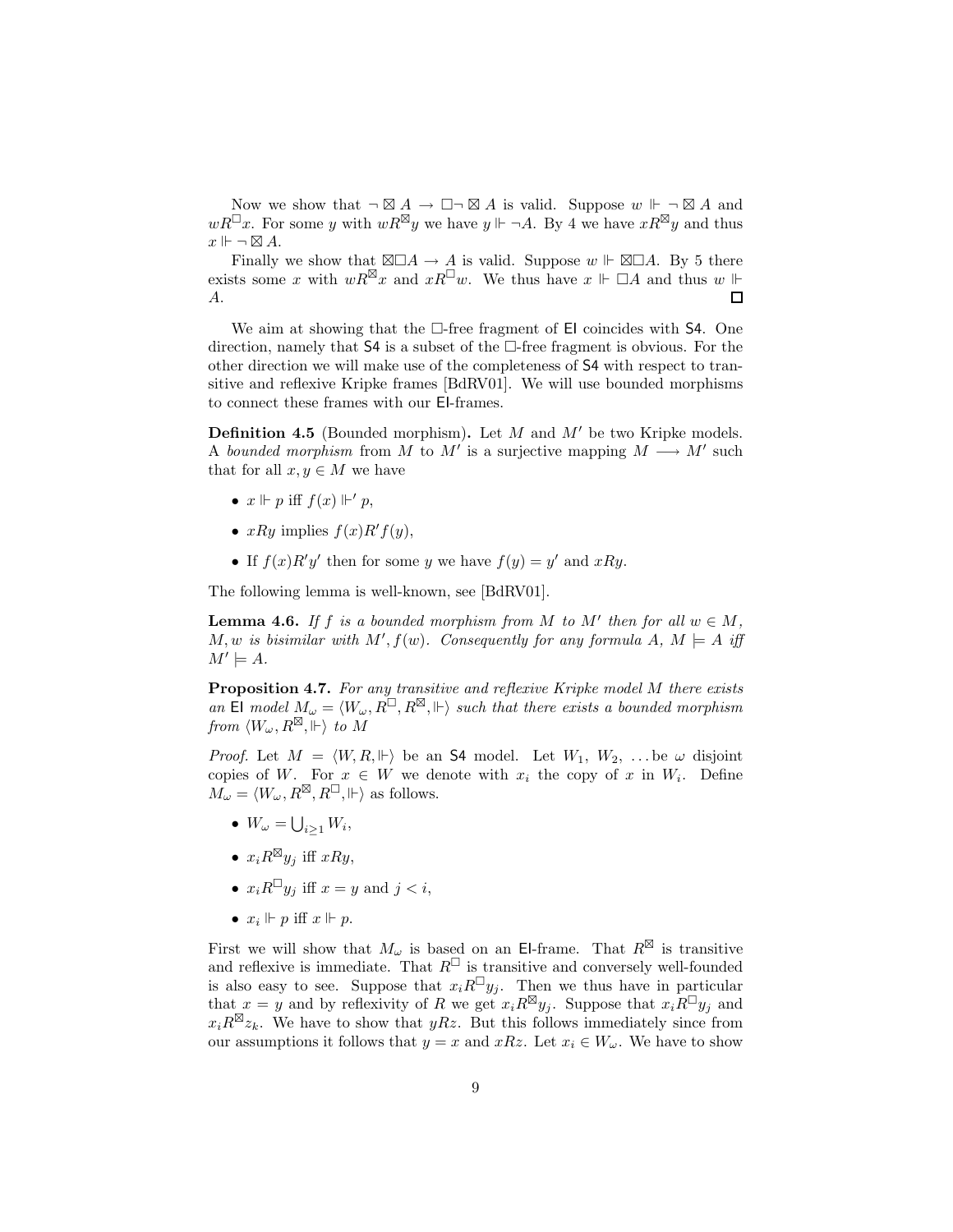that for some  $y_j \in W_\omega$  we have  $x_i R^{\boxtimes} y_j$  and  $y_j R^{\square} x_i$ . Just take  $y_j = x_{i+1}$ . This completes the proof that  $M_{\omega}$  is based on an El-frame.

We show that the mapping f defined by  $f(x_i) = x$  is a bounded morphism from  $\langle W_\omega, R^{\boxtimes}, \Vdash \rangle$  to M. f is clearly surjective and by definition of  $\Vdash$  we have  $x_i \Vdash p$  iff  $f(x_i) \Vdash p$ . Suppose  $x_i R^{\boxtimes} y_j$ . Then  $xRy$  and thus  $f(x_i)Rf(y_j)$ . Suppose  $f(x_i)Ry$ .  $f(x_i) = x$ , thus  $xRy$ . By definition of  $R^{\boxtimes}$  we have  $x_iR^{\boxtimes}y_i$ . And by definition of f we have  $f(y_i) = y$ . 口

**Theorem 4.8.** *If*  $A$  *is*  $\square$ -free and  $\mathsf{El} \vdash A$  *then*  $\mathsf{S4} \vdash A$ 

*Proof.* We show that any A satisfying the assumptions of the theorem is valid on all transitive and reflexive frames. The theorem then follows from the modal completeness of  $\mathsf{S4}$  ([BdRV01]). So let F be some  $\mathsf{S4}$  frame and let M be a model based on F. Let  $M_{\omega}$  be the El-model from Proposition 4.7. By Lemma 4.4 of EI we have that  $M_{\omega} \models A$ . And since M is a bounded morphic image from  $M_{\omega}$  we also have by Lemma 4.6 that  $M \models A$ .  $\Box$ 

**Theorem 4.9.** *Any modal formula that is realizable in* GLA *is a theorem of* S4

*Proof.* Let B be a realization of A (that is  $B^{\circ} \equiv A$ ) such that  $GLA \vdash B$ . By Lemma 4.2 EI  $\vdash B^{\circ}$  and thus by Theorem 4.8 S4  $\vdash B^{\circ}$ .  $\Box$ 

#### **4.1 Modal Completeness**

In this section we will show the modal completeness of EI with respect to EI frames. This can be done directly but we will take a little detour via a sub-logic E<sup> $-$ </sup> of El. This will be useful later on when we characterize what  $\Box$ 's of a given modal formula are realizable in GLA.

Let EI<sup>−</sup> be the system obtained from EI by dropping the axiom scheme **C3**. For a set X of formulas let  $\mathbb{B}(X)$  be the set of boolean combinations of formulas in X. Notice that  $\mathbb{B}(X)$  can be taken finite when X is finite. For any modal formula A let

$$
wr(A) = \bigwedge \{ \boxtimes (\boxtimes \Box B \to B) \mid B \in \mathbb{B}(\text{Sub}(A)) \} .
$$

**Theorem 4.10.** *The following are equivalent.*

- *1.*  $EI^- \vdash \text{wr}(A) \rightarrow A$
- 2.  $El \vdash A$
- *3.* A *is valid in all* EI*-frames*

The implications  $1 \Rightarrow 2$  is clear since EI is an extension of EI<sup>-</sup> and EI  $\vdash$  wr(A). The implication  $2 \Rightarrow 3$  was shown in Lemma 4.4 above. We will show that  $3 \Rightarrow 1$ . Assume that  $\mathsf{El}^- \not\vdash \text{wr}(A) \to A$ . Let  $\Phi$  be a finite set of formulas that is subformula closed, contains A and is closed under single negation. We say that a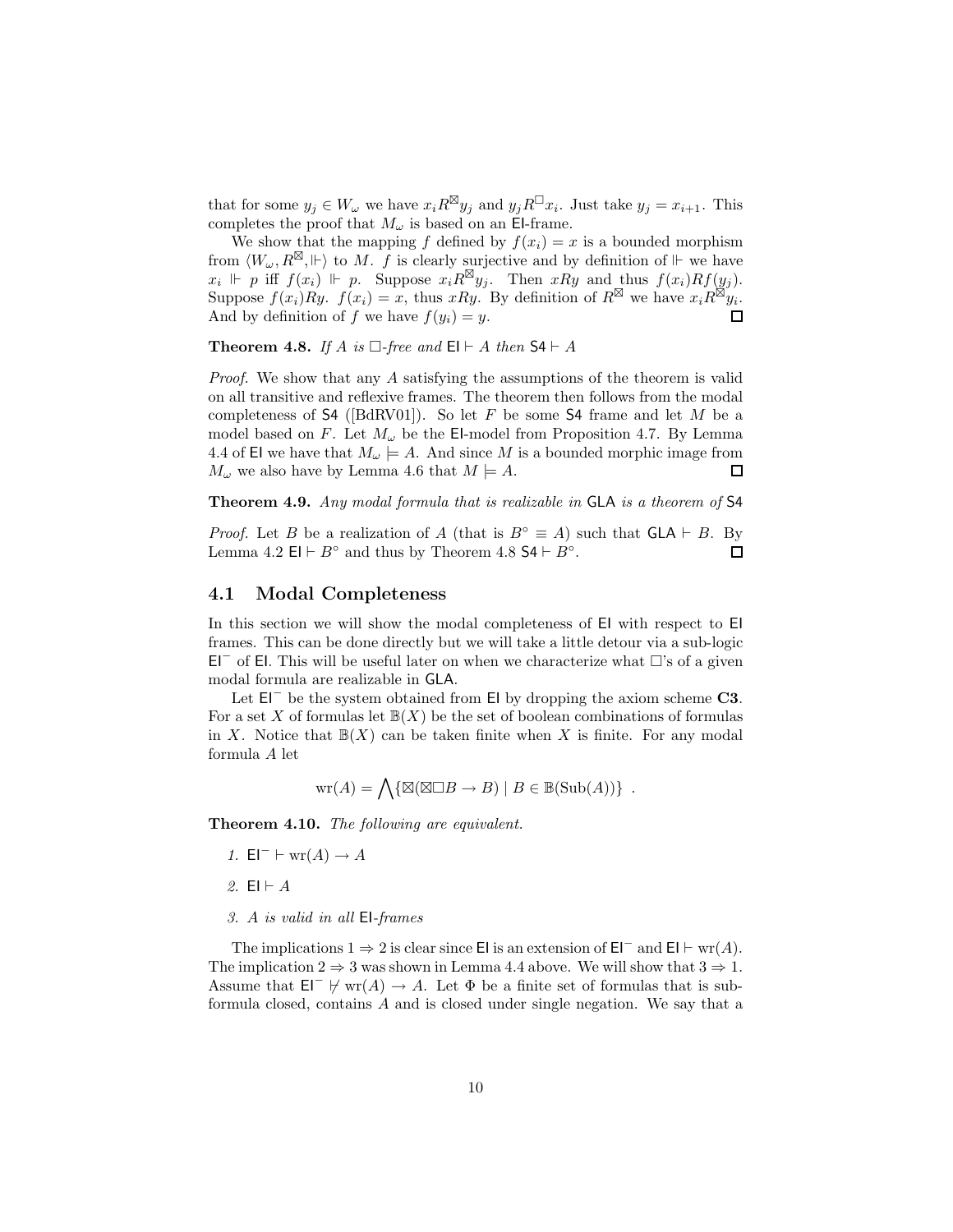set  $\Gamma \subseteq \Phi$  is *maximal* wr(A)-consistent when  $\Gamma + \{wr(A)\}$  is consistent in  $El^$ and no set  $\Gamma' \subseteq \Phi$ , properly extending  $\Gamma$  is. Put

 $W' = \{ \Gamma \mid \Gamma \text{ is a maximal wr}(A) \text{-consistent subset of } \Phi \}.$ 

As in the proof of Proposition 4.7 we let  $W_0, W_1, \ldots$  be countably many disjoint copies of W'. With  $\Gamma_i$  we denote the copy of  $\Gamma$  in  $W_i$ . Put

$$
W = \bigcup_{i \geq 0} W_i \enspace .
$$

Define  $\Gamma_i R^{\boxtimes} \Delta_j$  iff

•  $\boxtimes A \in \Gamma_i$ implies  $\boxtimes A, A \in \Delta_j$ .

And  $\Gamma_i R^{\square} \Delta_j$  iff

- $\boxtimes A \in \Gamma_i$  iff  $\boxtimes A \in \Delta_j$ ,
- $\Box A \in \Gamma_i$  implies  $\Box A, A \in \Delta_i$ ,
- $j < i$  or,  $i = j$  and there exist  $\Box C \in \Delta_j$  with  $\Box C \notin \Gamma_i$ .

 $\textbf{Lemma 4.11.} \ \langle W, R^{\boxtimes}, R^{\square} \rangle \ \textit{is an} \ \textbf{El} \ \textit{frame}$ 

*Proof.* Obviously  $R^{\boxtimes}$  is transitive and reflexive.

Transitivity of  $R^{\Box}$ : Suppose  $\Gamma_i R^{\Box} \Delta_j R^{\Box} \Theta_k$ . The first two properties that should hold between  $\Gamma_i$  and  $\Theta_k$  for us to conclude  $\Gamma_i R^{\square} \Theta_k$  are easily verified. We now verify the third one. In case  $k < j$  then also  $k < i$ . In case  $k = j$  we have some  $\Box C \in \Theta_k$  such that  $\Box C \notin \Delta_j$ . But then also  $\Box C \notin \Gamma_i$ .

Conversely well-foundedness of  $R^{\square}$ : Suppose that there exists an infinite sequence

$$
\Gamma_{i_0}R^{\square}\Gamma_{i_1}R^{\square}\Gamma_{i_2}\cdots
$$

Since for  $m>n$  we have  $i_n \geq i_m$  there exists some  $k \geq 0$  such that for all  $l \geq k$ ,  $i_l = i_k$ . But then for all  $n > m \geq k$ ,  $\Gamma_{i_n}$  contains strictly more  $\Box$ -formulas than  $Γ<sub>i<sub>m</sub></sub>$ . Since  $Φ$  is finite and each Γ<sub>i</sub> ⊆  $Φ$  this leads to a contradiction.

So properties 1 and 2 of Definition 4.3 hold. Properties 3 and 4 are easily checked. We now show property 5.

Fix  $\Gamma_i$ . We have to find some  $\Delta_j$  with  $\Gamma_i R^{\boxtimes} \Delta_j R^{\square} \Gamma_i$ . Let

$$
\Delta' = \{ \boxtimes B, \neg \boxtimes C \mid \boxtimes B, \neg \boxtimes C \in \Gamma_i \} + \{ \Diamond D \in \Phi \mid \Diamond D \in \Gamma_i \text{ or } D \in \Gamma_i \} .
$$

We claim that  $\Delta'$  is wr(A)-consistent. For suppose not. Then

$$
\bigwedge \boxtimes B, \text{wr}(A) \vdash \bigvee \Box \neg D \vee \bigvee \boxtimes C .
$$

We have  $\vdash \Box \neg D \rightarrow \Box (\Box \neg D \land \neg D)$  and  $\vdash \boxtimes C \rightarrow \Box \boxtimes C$  and thus

$$
\bigwedge\boxtimes B, \mathrm{wr}(A) \vdash \Box\left(\bigvee(\Box\neg D \wedge \neg D) \vee \bigvee\boxtimes C\right) \ .
$$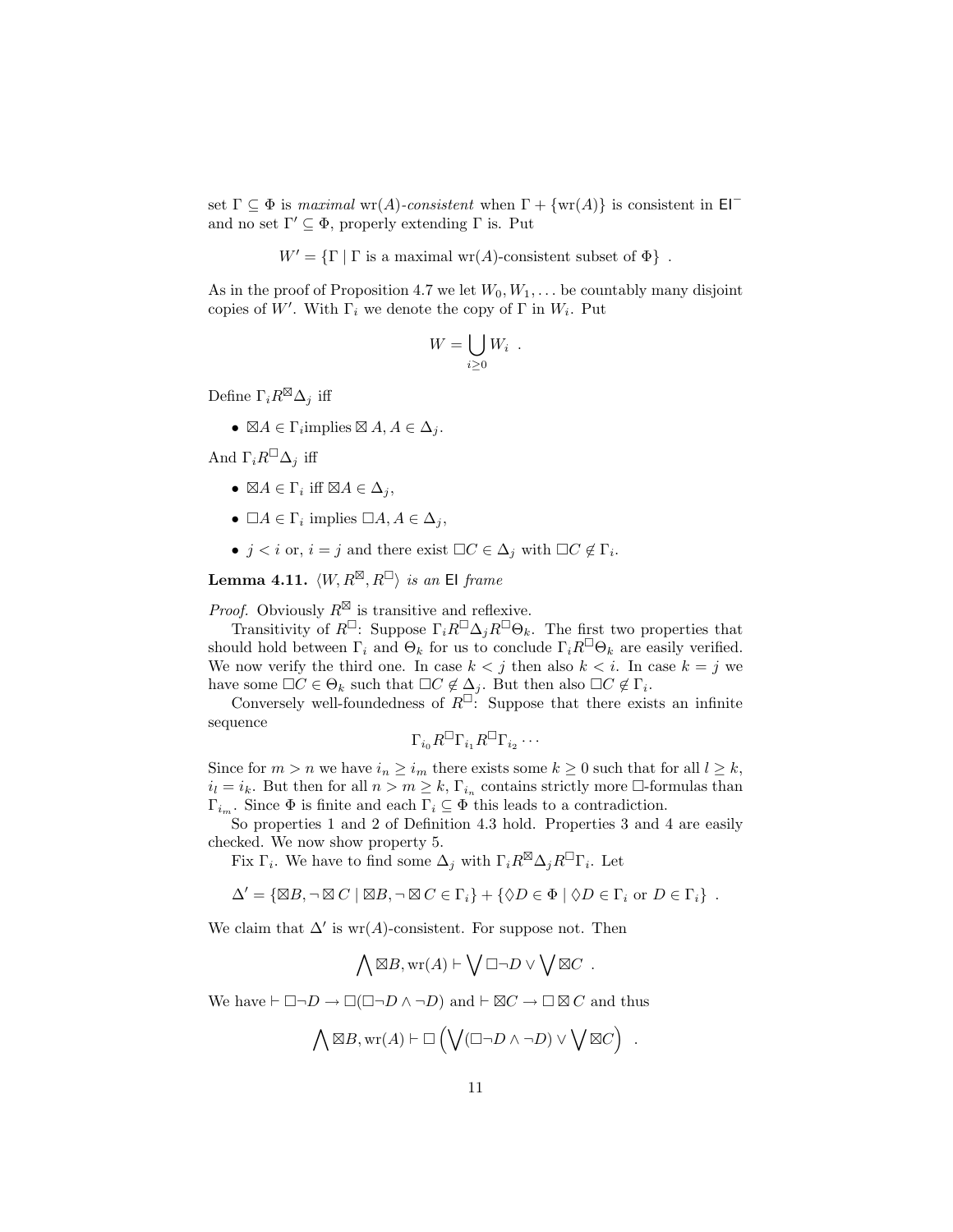$$
\bigwedge \boxtimes B, \text{wr}(A) \vdash \boxtimes \Box \left( \bigvee (\Box \neg D \land \neg D) \lor \bigvee \boxtimes C \right) .
$$

Since  $\bigvee(\Box\neg D \land \neg D) \lor \bigvee \boxtimes C$  is a boolean combination of formulas in  $\Phi$ , and thus a boolean combination of sub-formulas of A we have

$$
\mathrm{wr}(A) \vdash \boxtimes \Box \left( \bigvee (\Box \neg D \land \neg D) \lor \bigvee \boxtimes C \right) \to \bigvee (\Box \neg D \land \neg D) \lor \bigvee \boxtimes C \ .
$$

And thus by the fact that  $\Gamma \vdash \bigwedge \boxtimes B$  and  $\Gamma \vdash \bigwedge \neg \boxtimes C$  we obtain

$$
\Gamma, \text{wr}(A) \vdash \bigvee (\Box \neg D \land \neg D) .
$$

But for each of those  $D$ 's,  $\Gamma \vdash \Diamond D \lor D$ . Contradicting the wr(A)-consistency of Γ. Now let  $j = i + 1$  and  $\Delta_j$  be some maximal wr(A)-consistent subset of  $\Phi$ extending  $\Delta'$ . It checks out easily that  $\Gamma R^{\boxtimes} \Delta_j R^{\square} \Gamma_i$ .  $\Box$ 

To turn  $\langle W, R^{\boxtimes}, R^{\square} \rangle$  into a model put  $\Gamma \Vdash p$  iff  $p \in \Gamma$ .

**Lemma 4.12** (Truth lemma). *For all*  $A \in \Phi$  *and all*  $\Gamma$  *we have that*  $\Gamma \Vdash A \Leftrightarrow$  $A \in \Gamma$ 

*Proof.* Induction on A. If A is a propositional variable the lemma holds by definition of  $\mathbb{H}$ . The cases for the boolean connectives are trivial.

Case  $A \equiv \Box B$ . ( $\Leftarrow$ ) Suppose  $\Box B \in \Gamma$  and  $\Gamma R^{\Box} \Delta$  then  $B \in \Delta$  and by (IH) we get  $\Delta \Vdash B$ . (⇒) Suppose  $\Box B \notin \Gamma$ . We will show that

$$
\Delta' = \{ \boxtimes C, \neg \boxtimes D \mid \boxtimes C, \neg \boxtimes D \in \Gamma \} + \{ \Box E, E \mid \Box E \in \Gamma \} + \{ \neg B, \Box B \}
$$

is  $wr(A)$ -consistent. For suppose not. Then

$$
\bigwedge \boxtimes C, \bigwedge \neg \boxtimes D, \bigwedge (\Box E \land E), \text{wr}(A) \vdash \Box B \to B .
$$

Thus

$$
\bigwedge \boxtimes C, \bigwedge \neg \boxtimes D, \bigwedge \Box E, \text{wr}(A) \vdash \Box (\Box B \to B) .
$$

By **L3** we thus get

$$
\bigwedge \boxtimes C, \bigwedge \neg \boxtimes D, \bigwedge \Box E, \text{wr}(A) \vdash \Box B .
$$

But the left hand side of  $\vdash$  is all provable from  $\Gamma + \text{wr}(A)$  and thus so is  $\Box B$ , a contradiction. Now for any  $\Delta$  with  $\Delta' \subseteq \Delta \subseteq \Phi$  we have  $\Gamma R^{\square} \Delta$  and by (IH) we have  $\Delta \Vdash \neg B$ .

Suppose  $A \equiv \boxtimes B$ . ( $\Leftarrow$ ) Suppose  $\boxtimes B \in \Gamma$  and  $\Gamma R^{\boxtimes} \Delta$ . Then  $B \in \Delta$  and by  $(H) \Delta \vdash B. \ (\Rightarrow)$  Suppose  $\boxtimes B \notin \Gamma.$  Let  $\Delta' = \{C, \boxtimes C \mid \boxtimes C \in \Gamma\} + \{\neg B\}.$  $\Delta'$  is easy seen to be wr(A)-consistent. Any  $\Delta$  with  $\Delta' \subseteq \Delta \subseteq \Phi$  satisfies  $\Gamma R^{\boxtimes} \Delta \Vdash \neg B.$  $\Box$ 

Since  $\neg A$  is contained in some  $\Gamma \in W$  we thus have an El model  $M, w \in M$ and  $w \Vdash \neg A$ .

So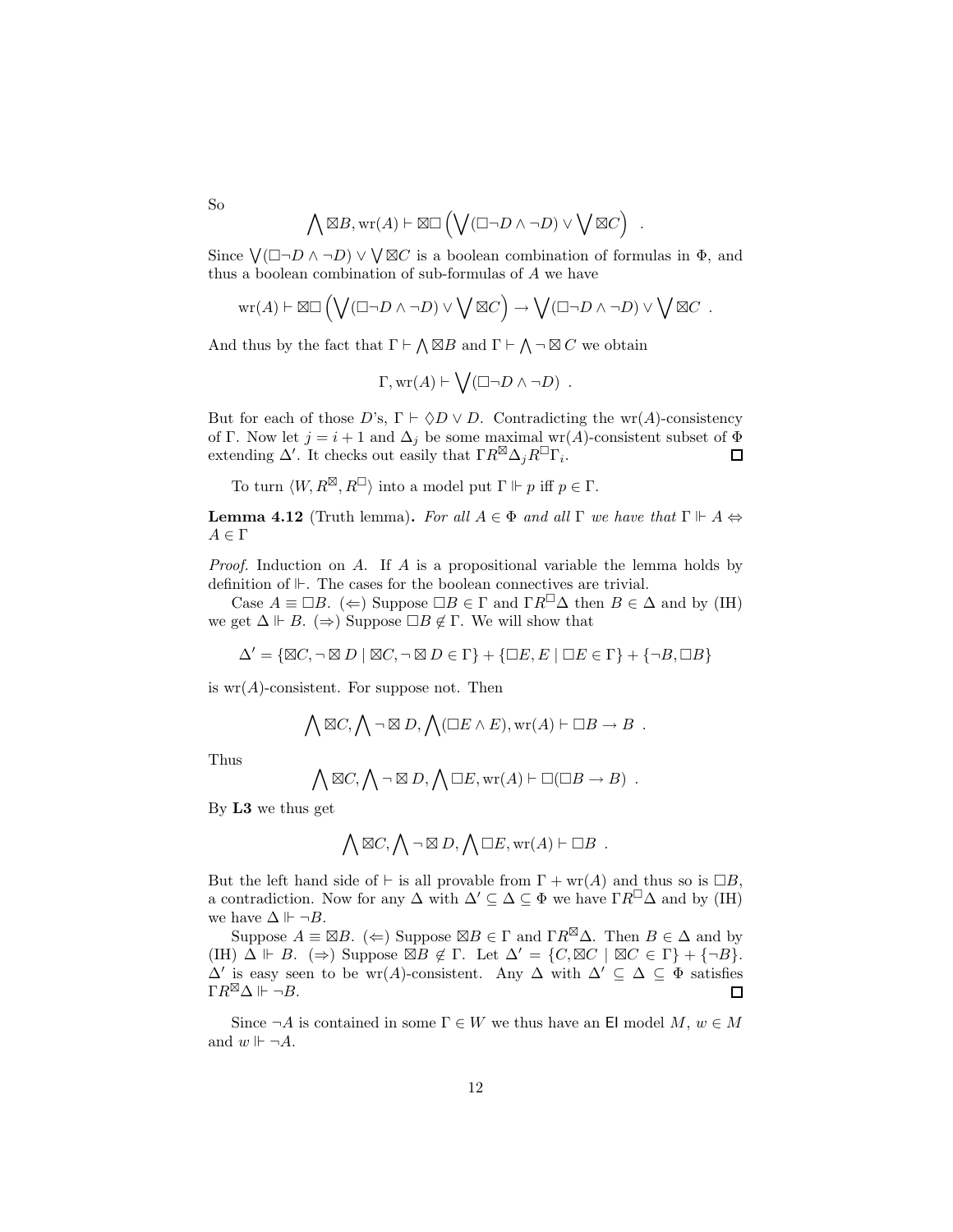# **5 The System** GEI<sup>−</sup>

In this section we will define a cut-free Gentzen system GEI<sup>−</sup> for EI<sup>−</sup>. The existence of such a system is the reason for considering EI<sup>−</sup>, since for EI such a system does not seem to exist. In Section 5.1 below we will use this system to realize theorems of both EI<sup>−</sup> and EI in GLA. GEI<sup>−</sup> is defined by the following axioms and rules. Axioms:

$$
\mathbf{A}\mathbf{x}~\frac{}{p\vdash p} \quad \frac{}{\bot\vdash}\ ^{\bot}
$$

Weakening:

$$
w \, \frac{\Gamma \vdash \Delta}{\Gamma', \Gamma \vdash \Delta, \Delta'}
$$

Contraction:

$$
\text{LC} \frac{A, A, \Gamma \vdash \Delta}{A, \Gamma \vdash \Delta} \quad \frac{\Gamma \vdash \Delta, A, A}{\Gamma \vdash \Delta, A} \text{RC}
$$

Propositional:

$$
\mathbf{L} \rightarrow \frac{\Gamma \vdash A, \Delta \qquad \Gamma, B \vdash \Delta}{\Gamma, A \rightarrow B \vdash \Delta} \quad \frac{\Gamma, A \vdash B, \Delta}{\Gamma \vdash A \rightarrow B, \Delta} \ \mathbf{R} \rightarrow
$$

GL:

$$
\frac{\boxtimes \Delta_0, \neg \boxtimes \Delta_1, \Box \Gamma, \Gamma, \Box A \vdash A}{\boxtimes \Delta_0, \neg \boxtimes \Delta_1, \Box \Gamma \vdash \Box A} \negthinspace\negthinspace \text{R} \Box
$$

S4:  
\n
$$
L \boxtimes \frac{\Gamma, A \vdash \Delta}{\Gamma, \boxtimes A \vdash \Delta} \quad \frac{\boxtimes \Gamma \vdash A}{\boxtimes \Gamma \vdash \boxtimes A} \text{RS}
$$

We will write  $G \to \Gamma \vdash \Delta$  for 'the sequent  $\Gamma \vdash \Delta$  is derivable in  $G \to \mathbb{R}$  and  $GEI^- : \Gamma \not\vdash \Delta$  for the negation of that assertion.

We define an EI<sup>−</sup>-frame similarly as an EI-frame (Definition 4.3) but without condition 5. In what follows we establish the equivalence of the following.

- 1.  $GEI^-$ :  $\Gamma \vdash \Delta$ ,
- 2. EI<sup>-</sup>  $\vdash \bigwedge \Gamma \rightarrow \bigvee \Delta$ ,
- 3.  $\Lambda \Gamma \rightarrow \mathsf{V} \Delta$  is valid on all finite EI<sup>-</sup>-frames.

The implications  $1 \Rightarrow 2$  is an easy induction and  $2 \Rightarrow 3$  is clear given our experience with EI (see the proof of Lemma 4.4). We show  $3 \Rightarrow 1$ . Assume  $\Gamma \not\vdash \Delta$ . Let  $\Phi$  be the set of sub-formulas of formulas in  $\Gamma \cup \Delta$  and their single negations. We say that a pair  $\langle \Gamma, \Delta \rangle$  is maximally consistent in  $\Phi$  when  $\Gamma \cup \Delta \subseteq$  $\Phi$ ,  $\Gamma \not\vdash \Delta$  and for all  $A \in \Phi - \Gamma$  we have  $\Gamma, A \vdash \Delta$ . And for all  $A \in \Phi - \Delta$  we have  $\Gamma \vdash \Delta, A$ . Let

 $W = \{ \langle \Gamma, \Delta \rangle \mid \langle \Gamma, \Delta \rangle \text{ maximally consistent in } \Phi \}.$ 

If  $w \in W$  then we write  $w = \langle \Gamma_w, \Delta_w \rangle$ . Define  $xR^{\boxtimes}y$  iff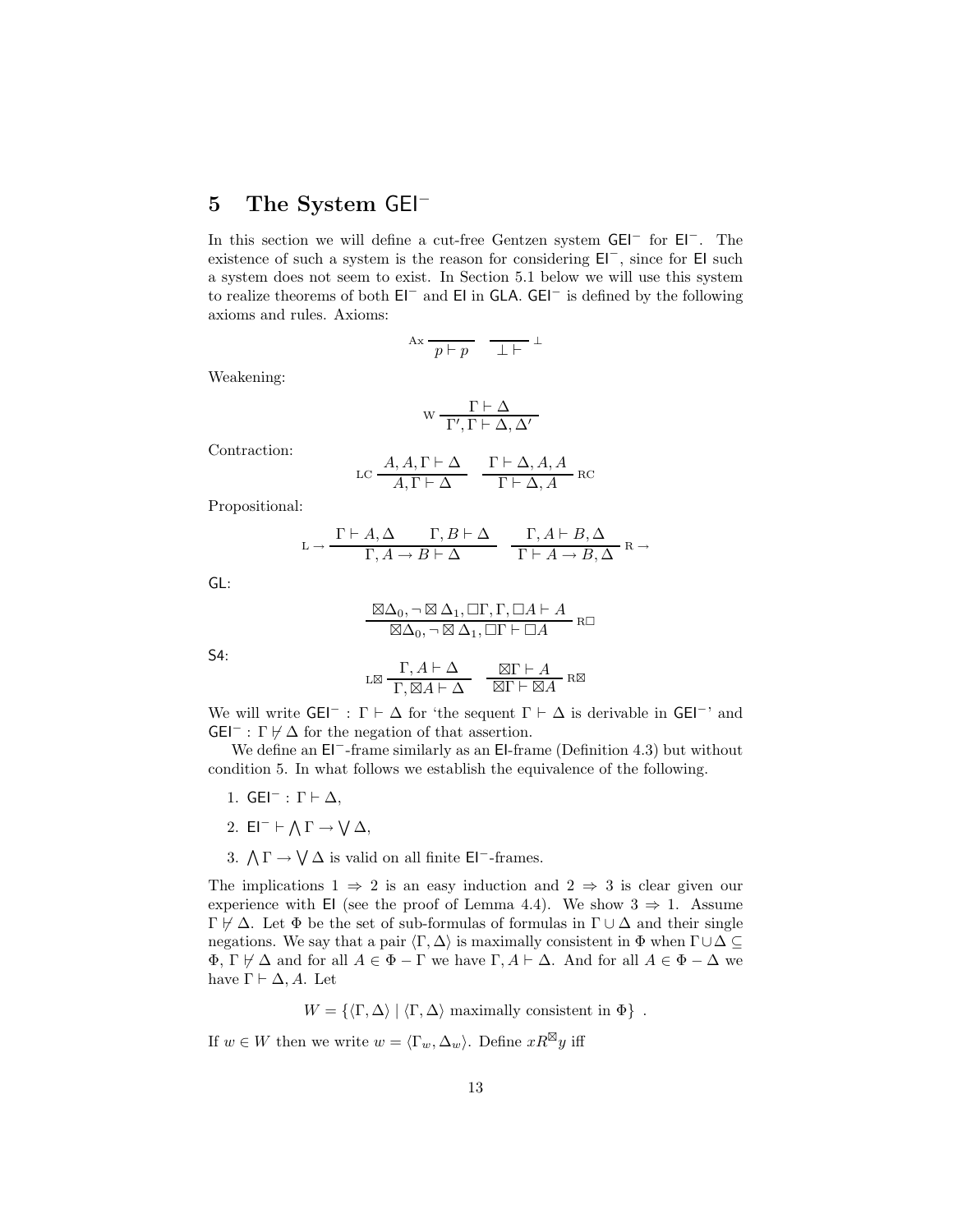•  $\boxtimes A \in \Gamma_x$  iff  $\boxtimes A, A \in \Gamma_y$ .

And  $xR^{\square}y$  iff

- $\Box A \in \Gamma_x$  implies  $\Box A, A \in \Gamma_y$ ,
- $\boxtimes B \in \Gamma_x$  iff  $\boxtimes B \in \Gamma_y$ ,
- for some  $\Box C \in \Gamma_y$  we have  $\Box C \notin \Gamma_x$ .

 $\textbf{Lemma 5.1.} \ \langle W, R^{\boxtimes}, R^{\boxminus} \rangle \ \textit{is an} \ \textsf{El}^{-\textit{-frame}}$ 

*Proof.* Clearly both  $R^{\square}$  and  $R^{\boxtimes}$  are transitive. Also clearly, since  $\Phi$  is finite,  $R^{\square}$  is conversely well-founded.

We show that  $R^{\boxtimes}$  is reflexive. Suppose that for some  $w \in W$  we have  $\boxtimes B \in \Gamma_w$ . If  $B \notin \Gamma$  then  $B, \Gamma_w \vdash \Delta_w$  and thus also  $\boxtimes B, \Gamma_w \notin \Delta_w$ . But then since  $\boxtimes B \in \Gamma_w$  we thus have  $\Gamma_w \vdash \Delta_w$ . A contradiction.

We show that  $wR^{\perp}x$  and  $wR^{\boxtimes}y$  implies  $xR^{\boxtimes}y$ . Let  $\boxtimes B \in \Gamma_x$ . Then  $\boxtimes B \in$  $\Gamma_w$  and thus  $\boxtimes B, B \in \Gamma_y$ .

We show  $xR^{\perp}y$  implies  $xR^{\boxtimes}y$ . Let  $\boxtimes B \in \Gamma_x$ . Then  $\boxtimes B \in \Gamma y$ .  $\Box$ 

Now to turn  $\langle W, R^{\boxtimes}, R^{\square} \rangle$  into a model define

 $w \Vdash p \Leftrightarrow p \in \Gamma_w$ .

**Lemma 5.2** (Truth lemma). For all  $A \in \Phi$  we have that for all  $w \in W$ 

*1.*  $A \in \Gamma_w$  *implies*  $w \Vdash A$  *and* 

2.  $A \in \Delta_w$  *implies*  $w \not\vdash A$ .

*Proof.* We show both items simultaneously with induction on in A.

Case  $A \equiv p$ . Item 1 is clear by definition. Suppose  $A \in \Delta_w$ . Since  $\Gamma_w \not\vdash \Delta_w$ ,  $A \notin \Gamma_w$  and thus  $w \not\vdash A$ .

Case  $A \equiv B \to C$ . Suppose  $B \to C \in \Gamma_w$ . Then  $B \in \Delta_w$  or  $C \in \Gamma_w$ . In the first case (IH) give  $w \not\vdash B$  and in the second case  $w \not\vdash C$ . Suppose  $B \to C \in \Delta_w$ . Then  $B \in \Gamma_w$  and  $C \in \Delta_w$ . For if not then  $\Gamma_w, B \vdash \Delta_w$  or  $\Gamma_w \vdash C, \Delta_w$ . Therefor in either case by weakening we get  $\Gamma_w, B \vdash C, \Delta_w$ . Thus  $\Gamma_w \vdash B \to C, \Delta_w$  and by contraction  $\Gamma_w \vdash \Delta_w$ . So by (IH) we get  $w \Vdash B$  and  $w \not\Vdash C.$ 

Case  $A \equiv \Box B$ . Item 1 is immediate. Suppose  $\Box B \in \Delta_w$ . We show that

$$
\{\Box C, C \mid \Box C \in \Gamma_w\}, \{\boxtimes D \mid \boxtimes D \in \Gamma_w\}, \{\neg \boxtimes E \mid \neg \boxtimes \in \Gamma_w\}, \Box B \nvdash B.
$$

For if not then

$$
\{\Box C \mid \Box C \in \Gamma_w\}, \{\boxtimes D \mid \boxtimes D \in \Gamma_w\}, \{\neg \boxtimes E \mid \neg \boxtimes \in \Gamma_w\} \vdash \Box B .
$$

And thus  $\Gamma_w \vdash \Delta_w$  as well. A contradiction. Clearly now we can find some x with  $wR^{\perp}x$  and  $B \in \Delta_x$ . By (IH) we see  $x \not\vdash B$ .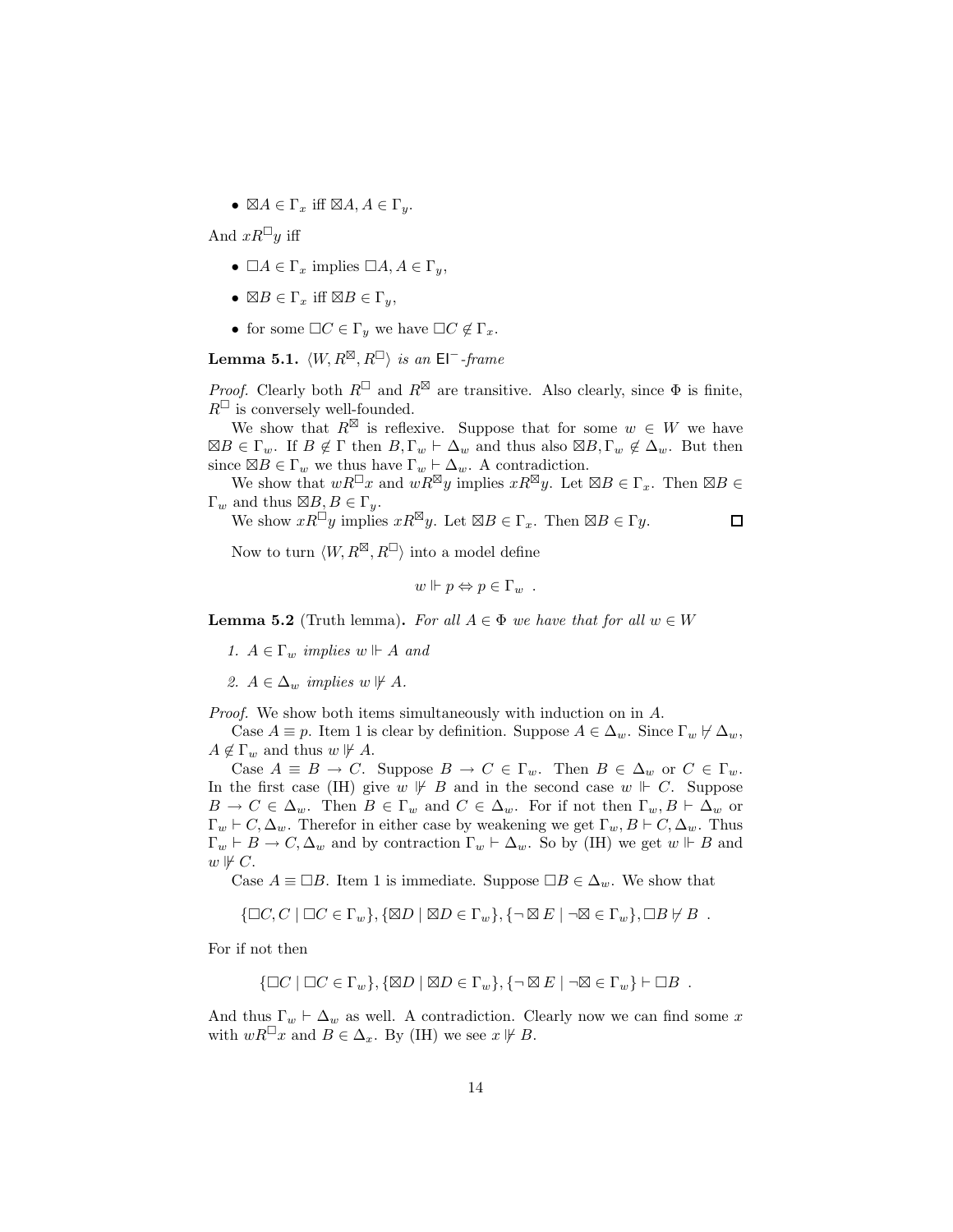Case  $A \equiv \boxtimes B$ . Item 1 is immediate. Suppose  $\boxtimes B \in \Delta_w$ . We show that

$$
\{\boxtimes B, B \mid \boxtimes B \in \Gamma_w\} \not\vdash B .
$$

For if not then

$$
\{\boxtimes B, \boxtimes B \mid \boxtimes B \in \Gamma_w\} \vdash B
$$

and thus also

 $\{\boxtimes B, \boxtimes B \mid \boxtimes B \in \Gamma_w\} \vdash \boxtimes B$ .

By a couple of contractions we obtain

 $\{\boxtimes B \mid \boxtimes B \in \Gamma_w\} \vdash \boxtimes B$ 

and thus by weakening  $\Gamma_w \vdash \Delta_w$ , a contradiction.

**Corollary 5.3.** Both EI<sup>−</sup> and EI are decidable

*Proof.* Decidability of EI<sup>−</sup> follows from the above cut-free Gentzen formulation. Decidability of EI follows then from Theorem 4.10. □

As a corollary to the above corollary we obtain the following theorem.

**Theorem 5.4.** *Given a modal formula A, determining what*  $\Box$ 's in A can be *realized by proof terms such that the result is a theorem of* GLA *is decidable. In particular it is decidable what*  $\Box$ 's *in a theorem of*  $GL$  *can be seen as explicit proofs.*

*Proof.* Consider the set of formulas X obtainable from A by replacing some  $\Box$ 's by  $\boxtimes$ 's. The formulas from X that are theorems of EI are exactly the answers to the problem and are effectively computable by Corollary 5.3.  $\Box$ 

### **5.1 Realizing** EI*<sup>−</sup>* **in** GLA

In this section we will show the following.

**Theorem 5.5.** *Suppose*  $E\Gamma$  + A. *Then for some normal* B *with*  $B^\circ \equiv A$  *we have*  $GLA \vdash B$ 

In the proof of this theorem below we will constantly substitute proof-terms for proof-variables. So with a *substitution* we will always mean a mapping from proof-variables to proof-terms. If  $\alpha$  and  $\beta$  are substitutions then with  $\alpha \circ \beta$ we denote the substitution  $\sigma$  defined by  $\sigma(x) = \alpha(\beta(x))$ . If  $\Gamma$  is a multi-set of formulas then we write  $\Gamma[\sigma]$  for the result of applying  $\sigma$  to all the formulas in Γ.

**Lemma 5.6.** *If* GLA : Γ  $\vdash$  Δ *and*  $\sigma$  *is a substitution then* 

GLA :  $\Gamma[\sigma]$   $\vdash$   $\Delta[\sigma]$ .

*Proof.* Clear.

□

 $\Box$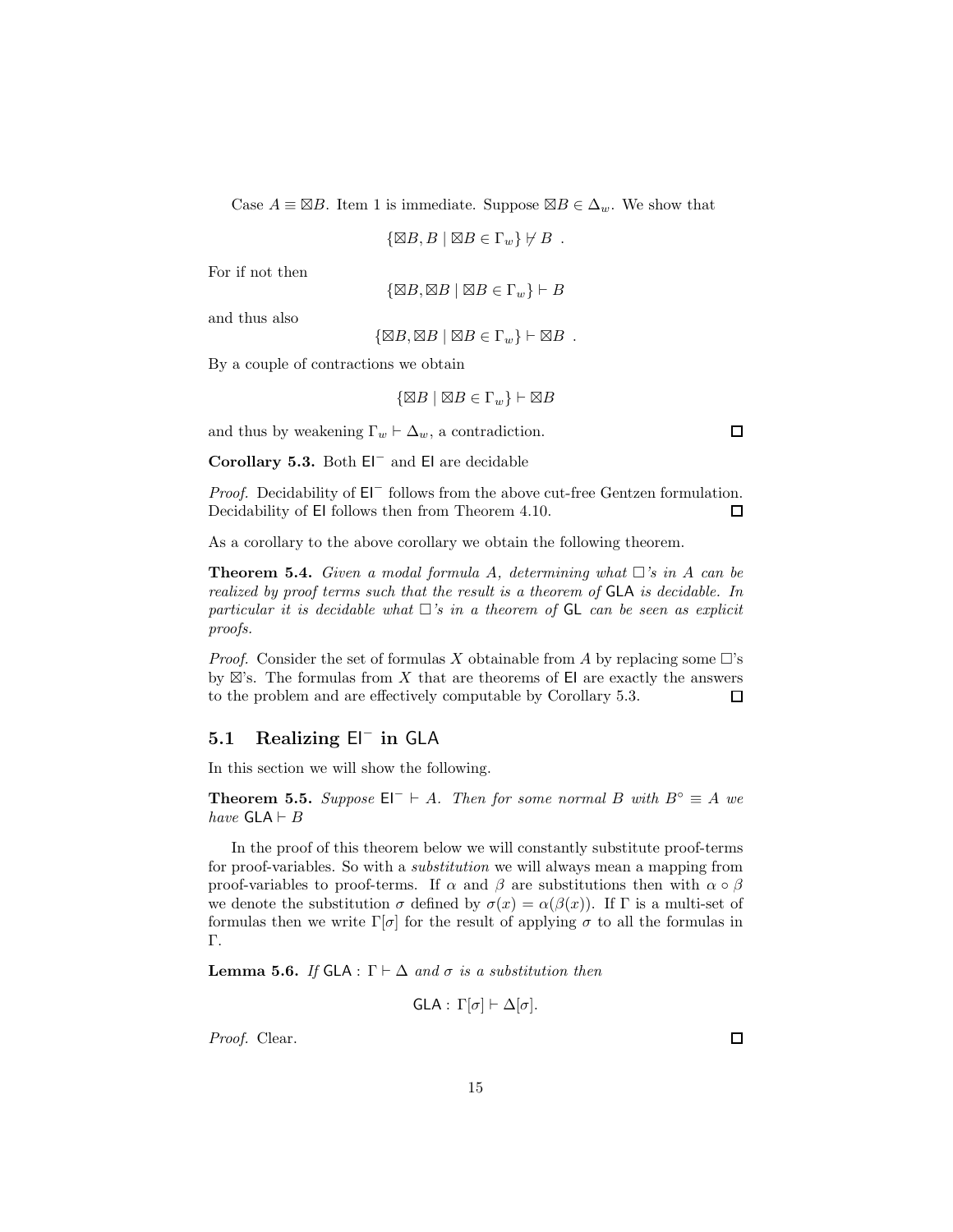*Proof of Theorem 5.5.* Consider a GEI<sup>−</sup> derivation of A. We picture this derivation as a tree where all the nodes are labeled with sequents, the root node is labeled with the conclusion of the derivation and the leafs with axioms. We will realize all the sequents in this derivation in two steps. In step one we replace each GEI<sup>−</sup> sequent in the derivation tree with a GLA sequent. These sequents are not derivable in GLA yet. In step two we will construct for each of those GLA sequents  $\Gamma \vdash \Delta$  a substitution  $\sigma$  such that

$$
GLA: \Gamma[\sigma] \vdash \Delta[\sigma] .
$$

**(Step 1)** All the occurrences of  $\boxtimes$  in this derivation naturally split up into disjoint families as follows. We say that an occurrence of a  $\boxtimes$  in a side formula in the conclusion of a rule-application is a *direct descendant* of another if the latter is a corresponding occurrence in (one of the) the premise(ses). So for example let  $X(\boxtimes)$  be a formula where we have 'indicated' an occurrence of  $\boxtimes$ and consider an application of the  $L \rightarrow$  rule.

$$
\frac{\Gamma \vdash A, \Delta, X(\boxtimes) \qquad \Gamma, B \vdash \Delta, X(\boxtimes)}{\Gamma, A \to B \vdash \Delta, X(\boxtimes)}
$$

Then the two indicated occurrences of  $\boxtimes$  in the premise are direct descendants of the one in the conclusion. As another example consider and application of the  $R\Box$  rule.

$$
\frac{\boxtimes \Delta_0, \neg \boxtimes \Delta_1, \Box \Gamma, \Box X (\boxtimes), \Gamma, X (\boxtimes), \Box A \vdash A}{\boxtimes \Delta_0, \neg \boxtimes \Delta_1, \Box \Gamma, X (\boxtimes) \vdash \Box A}
$$

Again, the indicated occurrences of  $\boxtimes$  in the premise are direct descendants of the one in the conclusion. These are the only two examples in which an occurrence of  $\boxtimes$  in a side formula has two direct descendants.

Similarly we define direct descendants of occurrences of  $\boxtimes$ 's in principal formulas in a rule application. For example consider an application of the RW rule.

$$
\frac{\Gamma\vdash\Delta,A(\boxtimes),A(\boxtimes)}{\Gamma\vdash\Delta,A(\boxtimes)}
$$

The two indicated occurrences of  $\boxtimes$  in the premise are direct descendants of the one in the conclusion This and the analog for the LC rule are the only examples in which an occurrence of  $\boxtimes$  in a principal formula has two direct descendants.

Now we say that two occurrences are *directly related* if one of them is a direct descendant of the other and the relation *related* is the transitive closure direct related. Since the system  $GEI^-$  respects polarities, the collection of  $\boxtimes$ 's in a derivation split up into disjoint families of related  $\boxtimes$ 's of equal polarity.

Lets say there are k families and number them from 1 to k. In every  $GEI^$ sequent  $\Gamma \vdash \Delta$  do the following to obtain a **GLA** sequent. Replace each negative  $\boxtimes$  that belongs to family i with a fresh proof variable  $x_i$ . For a positive  $\boxtimes$  that belongs to family j, let n be the number of  $\boxtimes$  introduced by a R $\boxtimes$  rule and replace this  $\boxtimes$  with  $u_1^j + \cdots + u_k^j$ . All the variables  $x_1, \ldots, u_1^1, \ldots, u_i^j, \ldots$  are taken to be pairwise distinct. This completes step 1.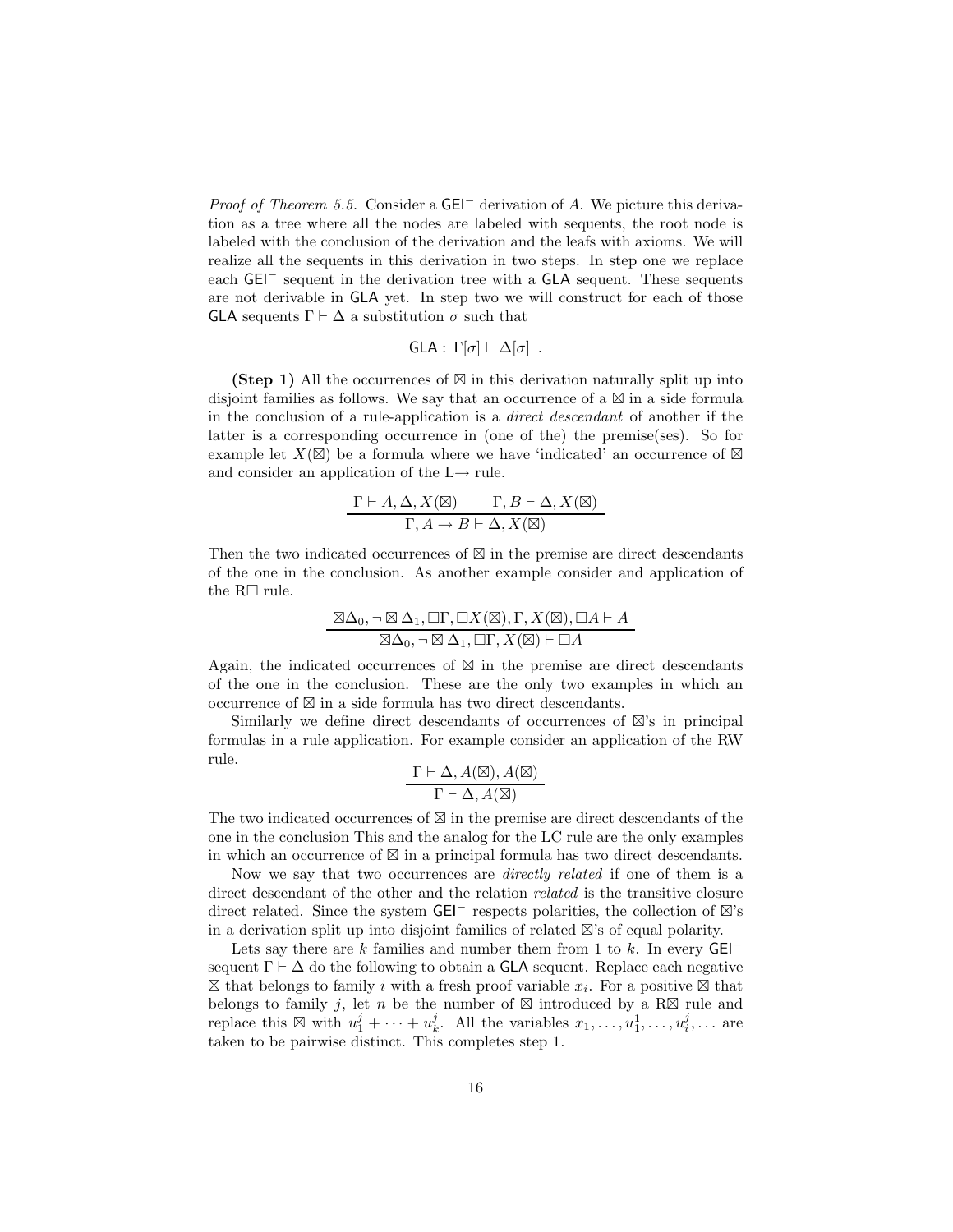**(Step 2)** We define with induction the depth of a sequent  $\Gamma \vdash \Delta$  (the depth of a sequent is the maximal distance to an axiom) a substitution  $\sigma$  such that

$$
GLA: \Gamma[\sigma] \vdash \Delta[\sigma] .
$$

Additionally we will assure that if the r'th  $R\boxtimes$  rule in family s does not occur in the derivation above the sequent  $\Gamma\vdash\Delta$  then

$$
\sigma(u_r^s) = u_r^s \tag{2}
$$

In the base case of the induction we can simply take  $\sigma = id$ . For all the rules but the L $\rightarrow$ , R $\Box$ , L $\boxtimes$  and the R $\boxtimes$  we clearly can simply take the same substitution for the conclusion as for the premise. In what follows we write out the remaining rules.

We first do the  $L \rightarrow$  rule. So suppose

$$
\mathsf{GLA}:\Gamma[\alpha]\vdash A[\alpha],\Delta[\alpha]\quad\text{ and }\quad\mathsf{GLA}:\Gamma[\beta],B[\beta]\vdash\Delta[\beta]\ .
$$

By  $(2)$  we have

$$
\alpha \circ \beta = \beta \circ \alpha .
$$

Thus if we define  $\sigma$  as  $\alpha \circ \beta$  then by Lemma 5.6 we have that

$$
\mathsf{GLA}:\Gamma[\sigma]\vdash A[\sigma],\Delta[\sigma]\quad\text{ and }\quad\mathsf{GLA}:\Gamma[\sigma],B[\sigma]\vdash\Delta[\sigma]\ .
$$

Thus

GLA: 
$$
\Gamma[\sigma]
$$
,  $(A \to B)[\sigma] \vdash \Delta[\sigma]$ .

Now we consider the  $R\Box$  case. Thus suppose we have

$$
\mathsf{GLA}: x:\Delta_0[\sigma], \neg t:\Delta_1[\sigma], \Box\Gamma[\sigma], \Gamma[\sigma] \vdash (\Box A \to A)[\sigma] .
$$

Doing the very same proof under the  $\Box$  gives us

GLA: 
$$
\Box x:\Delta_0[\sigma], \Box \neg t:\Delta_1[\sigma], \Box \Box \Gamma[\sigma], \Box \Gamma[\sigma] \vdash \Box (\Box A \rightarrow A)[\sigma]
$$
.

Thus

$$
\mathsf{GLA}: x:\Delta_0, \neg t:\Delta_1, \Box\Gamma, \vdash \Box(\Box A \to A) .
$$

And thus

GLA: 
$$
x:\Delta_0, \neg t:\Delta_1, \Box\Gamma, \vdash \Box A
$$
.

So we simply take the same substitution  $\sigma$  for the conclusion of these rules as for the premise.

Now let us consider the R $\boxtimes$  rule. Let this be the r'th rule in family s. By (IH) we have

$$
GLA: x:\Gamma[\sigma] \vdash A[\sigma] .
$$

By lifting we find some  $t$  not containing any of the  $u$ 's such that

$$
\mathsf{GLA}: x:\Gamma[\sigma] \vdash t:A[\sigma] .
$$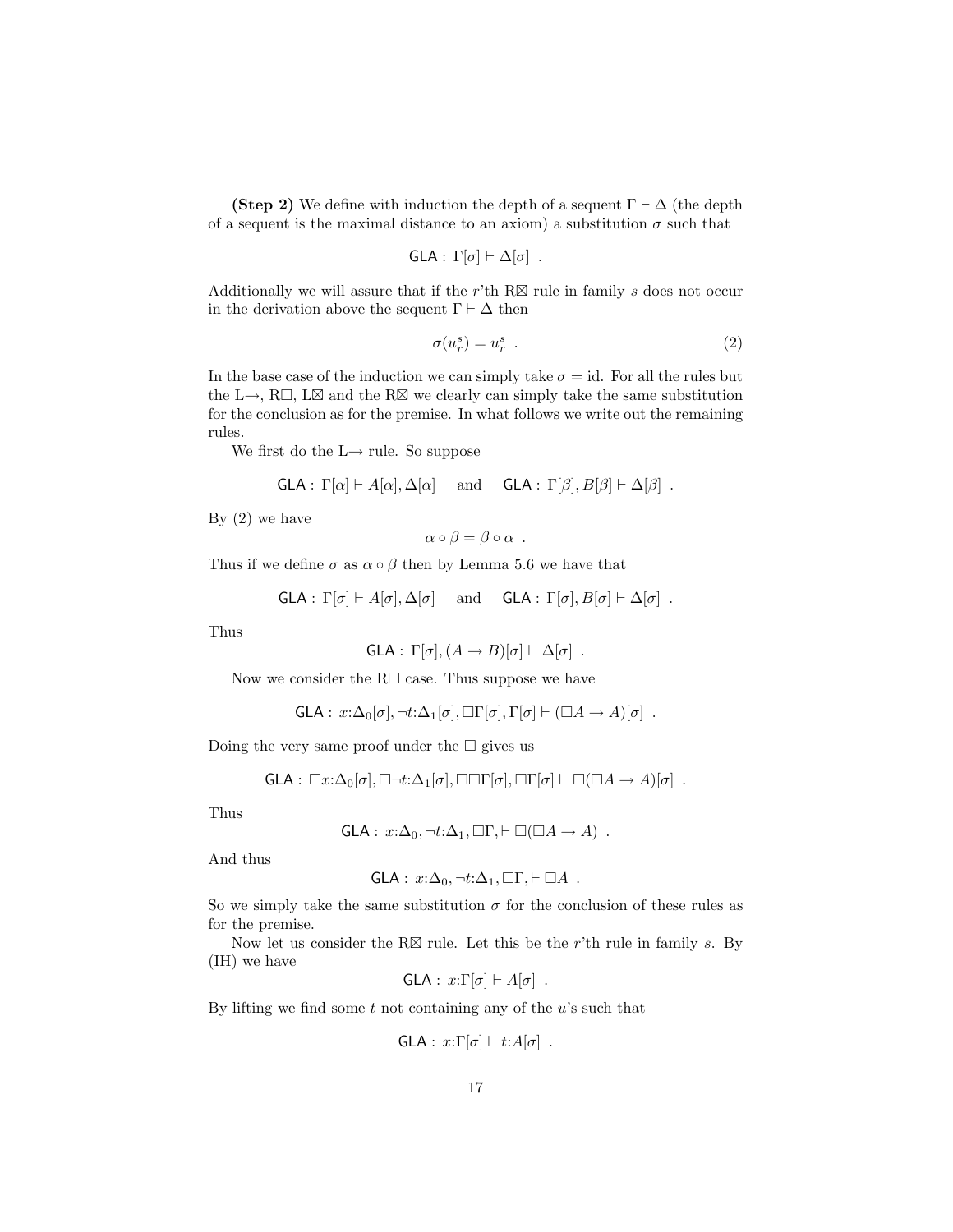Now by (2) we have that  $\sigma(u_r^s) = u_r^s$ , thus if we put  $\sigma' = \sigma[u_r^s/t]$  we have

 $GLA: x:\Gamma[\sigma'] \vdash ((u_1^s + \cdots + t + \cdots + u_n^s):A) [\sigma']$ .

And since  $t$  does not contain  $u_r^s$  we thus conclude

GLA: 
$$
x:\Gamma[\sigma'] \vdash ((u_1^s + \cdots + u_r^s + \cdots + u_k^s):A)[\sigma']
$$
.

Finally we consider the case  $L\boxtimes$ . So we have

 $GLA: \Gamma[\sigma], A[\sigma] \vdash \Delta[\sigma]$ .

Let the L $\boxtimes$  rule introduce a  $\boxtimes$  from the family with number *i*. Then clearly also

$$
\mathsf{GLA}:\,\Gamma[\sigma],x_i\colon A[\sigma]\vdash\Delta[\sigma]\;.
$$

 $\Box$ 

**Corollary 5.7.** Suppose EI  $\vdash$  A. Then for some normal B with  $B^\circ \equiv A$  we have  $GLA \vdash B$ 

*Proof.* Suppose EI  $\vdash$  A. By Theorem 4.10 we have EI<sup>-</sup>  $\vdash$  wr(A)  $\rightarrow$  A. By Theorem 5.5 we find a normal B with  $B^{\circ} \equiv \text{wr}(A) \to A$  and  $GLA \vdash B$ . Now B is of the form  $C \to D$  where  $D^{\circ} \equiv A$  and  $C^{\circ}$  is a conjunction of formulas of the form  $\mathbb{Z}(\mathbb{Z}\square X \to X)$ . By normality of  $C \to D$ , C is a conjunction of formulas of the form  $x:(t:\Box X \to X)$ . Let  $x_1,\ldots,x_k$  be all the proof variables that occur in C. Let a be an axiom constant. Then  $GLA \vdash D[x_1/a, \ldots, x_k/a]$ , by using the axiom necessitation scheme  $(x:(t:\Box X \rightarrow X)) [x_1/a, \ldots, x_k/a].$  $\Box$ 

# **6 The Disjunction Property for** GLA

In this section we will prove the disjunction property for GLA. The analog for LP was first established in [Kru03] using a minimal model construction for LP and we will use the same technique here.

With a *constant specification* we mean a set  $CS$  of pairs  $\langle c, A \rangle$  where c:A is an instance of  $\mathbf{A5}$ . With  $GLA(\mathcal{CS})$  we denote the fragment of  $GLA$  where  $\mathbf{A5}$  is restricted to c:A for  $\langle c, A \rangle \in \mathcal{CS}$ . For the sake of completeness we repeat some definitions from [AN04].

**Definition 6.1** (GLA-model). A GLA-model is a structure  $\langle W, R, \Vdash \rangle$  where

- 1. R is a transitive conversely well-founded relation on W,
- 2.  $\Vdash$  is a forcing relation satisfying for all  $w, v \in W$ ,
	- (a) the usual constraint on boolean connectives and  $\Box$ ,
	- (b) for all  $t: F, w \Vdash t: F$  iff  $v \Vdash t: F$ ,
	- (c)  $w \Vdash t: F$  implies  $w \Vdash F$ ,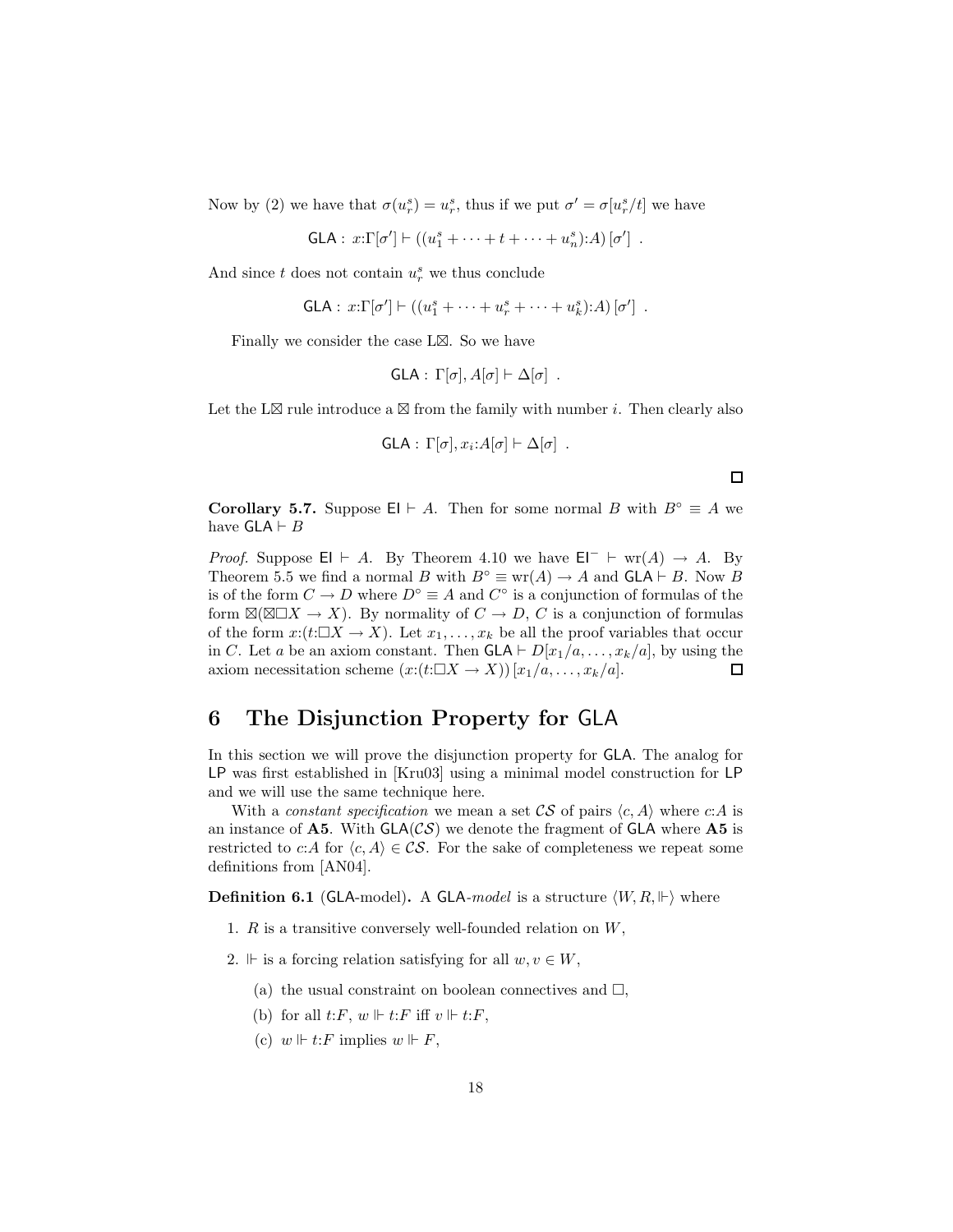- (d)  $w \Vdash s:(F \to G)$  and  $w \Vdash t:F$  implies  $w \Vdash (s \cdot t):G,$
- (e)  $w \Vdash t: F$  implies  $w \Vdash (t + s): F$  and  $w \Vdash (s + t): F$ ,
- (f)  $w \Vdash t$ : F implies  $w \Vdash !t$ : $(t$ : F).

Let  $F$  be a formula. Put

$$
S(F) = \bigwedge \{ \Box A \to A \mid \Box A \in Sub(F) \} .
$$

We say that a rooted GLA-model  $\langle W, R, \Vdash \rangle$  with root r is F-sound when

$$
r\Vdash S(F) .
$$

A rooted GLA-model is a  $\mathcal{CS}\text{-}model$  when it is A-sound for all  $\langle c, A \rangle \in \mathcal{CS}$  and c:A holds in the whole model. The following theorem is shown in [AN04].

**Theorem 6.2** (Modal completeness).  $GLA(\mathcal{CS}) \vdash A$  *iff* A *is valid in all* A-sound CS*-models*

For the remainder of this section we fix a finite constant specification  $\mathcal{CS}$ . Let ∗ be the least map

$$
*:\,\mathsf{GLA}\text{-terms}\longrightarrow\mathcal{P}(\mathsf{GLA}\text{-formulas})
$$

for which

- $*(c) = \{A \mid \langle c, A \rangle \in \mathcal{CS}\},\$
- $F \to G * (s)$  and  $F \in * (t)$  implies  $G \in * (s \cdot t)$ ,
- $F \in *(s)$  implies  $F \in *(s+t)$  and  $F \in *(t+s)$ ,
- $F \in *(t)$  implies  $t: F \in *(!t)$ .

The following lemma follows immediately from minimality of  $*$ .

**Lemma 6.3.** *1. For all variables*  $x, * (x) = \emptyset$ *,* 

- *2. for all constants*  $c, * (c) = \{A \mid \langle c, A \rangle \in \mathcal{CS}\},\$
- *3.*  $F \in *(t + s)$  *implies*  $F \in *(t)$  *or*  $F \in *(s)$ *,*
- 4.  $F \in *(s \cdot t)$  *implies that for some*  $G, G \in *(t)$  *and*  $G \to F \in *(s)$ *,*
- *5.*  $F \in *(!t)$  *implies that for some*  $G \in *(t)$ *,*  $F \equiv t$ :*G.*

**Corollary 6.4.** If  $F \in *(t)$  then  $GLA(\mathcal{CS}) \vdash t:F$ 

*Proof.* Induction on the complexity of t using Lemma 6.3.

 $\Box$ 

Now given this map  $*$  we define a GLA-model  $M = \langle W, R \Vdash \rangle$  as follows.

•  $W = \{w_0, w_1, w_2, \ldots\},\$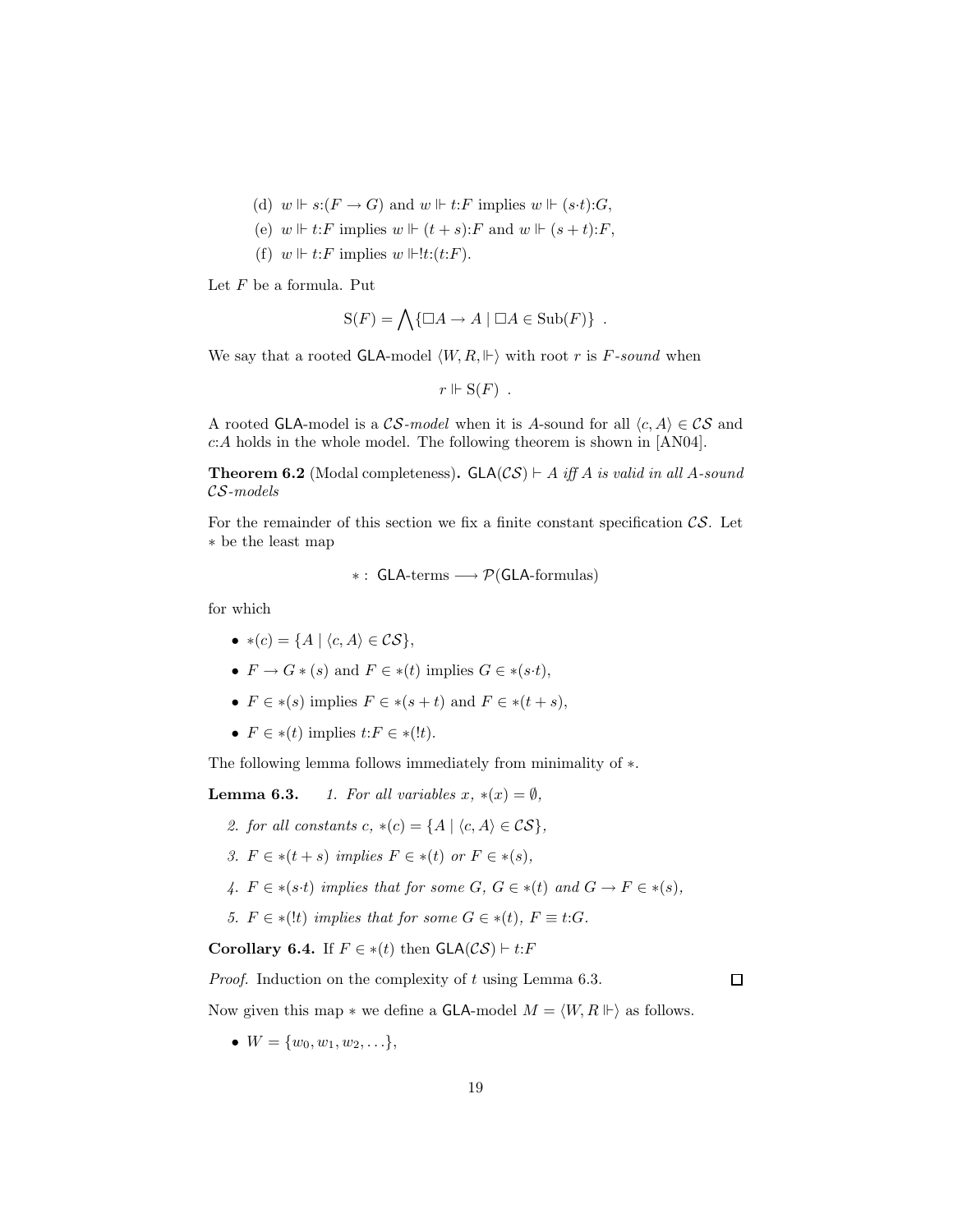- $w_i R w_j$  iff  $i > j$ ,
- $w \Vdash p$  for all  $w \in W$  and all p,
- w  $\vdash t:A$  iff  $A \in *(t)$  and for all  $v \in W$ ,  $v \Vdash A$ .

**Lemma 6.5.** M *is a* GLA*-model. Moreover it is a* GLA*-model in which* c:A *holds for all*  $\langle c, A \rangle \in \mathcal{CS}$ .

*Proof.* R is clearly transitive and conversely well-founded. All constraints on  $\mathbb{H}$ hold by definition and the properties of the map ∗. For  $\langle c, A \rangle \in \mathcal{CS}$  we have by Theorem 6.2 that A holds in M. We also have that  $A \in *({c})$  and thus c:A holds in M.  $\Box$ 

The next lemma implies that for any F there exists some  $w \in W$  such that w generates an  $F$ -sound  $\mathcal{CS}\text{-model}$ .

**Lemma 6.6.** *Let*  $X = \{\Box F_i \to F_i \mid 0 \leq i < n\}$ *. There exists some*  $k \leq n$  *such that*  $w_k \Vdash \bigwedge X$ .

*Proof.* If not then for some  $i < n$  and  $r < s \leq n$  we have  $r \Vdash \Box A_i \land \neg A_i$  and  $s \Vdash \Box A_i \wedge \neg A_i$ . But  $w_s R w_r$ . A contradiction.  $\Box$ 

**Theorem 6.7** (Disjunction property). If  $GLA(\mathcal{CS}) \vdash t:A \vee s:B$  then

$$
GLA(\mathcal{CS}) \vdash t:A \text{ or } GLA(\mathcal{CS}) \vdash s:B .
$$

*Proof.* Suppose  $GLA(CS) \vdash t:A \vee s:B$ . Let M be the model defined above. For any  $i > 0$  let  $M_i$  be the sub-model of M generated by  $w_i$ . Since  $\mathcal{CS}$  is finite by Lemma 6.6 there exists an  $i \geq 0$  such that  $M_i$  is an  $(t:A\vee s:B)$ -sound  $\mathcal{CS}\text{-model}$ . By Theorem 6.2 we have  $w_i \Vdash t:A \vee s:B$ . But then  $w_i \Vdash t:A$  or  $w_i \Vdash s:B$ . In the first case by Corollary 6.4 we get  $GLA(CS)$  + t:A and in the second case  $GLA(CS) \vdash s:B$ .  $\Box$ 

Notice that Theorem 6.7 generalizes to arbitrary constant specifications.

# **7 The Intersection of** S4 **and** GL

We give an axiomatization of all formulas in the intersection of S4 with GL. We show that this normal modal logic has the Craig-interpolation property.

We follow the terminology from [Seg72]. That is, a *modal logic* is a proper subset of the set of all modal formulas closed under substitution and modes ponens. A modal logic is *normal* when it is also closed under necessitation and contains all instances of  $\square(A \to B) \to (\square A \to \square B)$ . The following lemmata are folklore.

**Lemma 7.1.** S4 *is the smallest modal logic that contains all the theorems of* K4 *and all instances of*  $\Box A \rightarrow A$  *and*  $\Box(\Box A \rightarrow A)$ *.*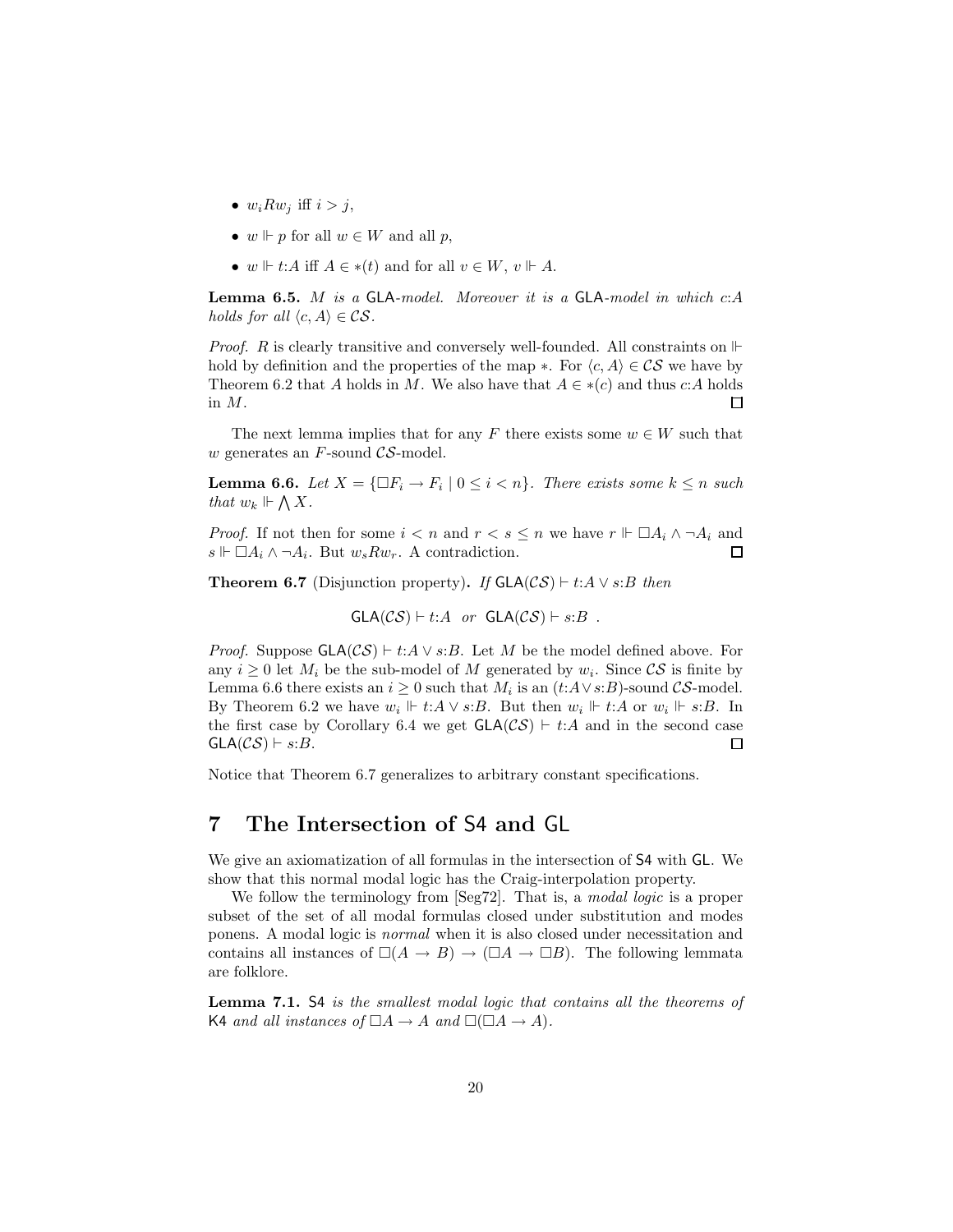**Lemma 7.2.** GL *is the smallest modal logic that contains all the theorems of* K4 and all instances of  $\square(\square A \rightarrow A) \rightarrow \square A$  and  $\square(\square(\square A \rightarrow A) \rightarrow \square A)$ .

In what follows we abbreviate

$$
L(p) \equiv \Box(\Box p \to p) \to \Box p ,
$$
  
\n
$$
R(p) \equiv \Box p \to p .
$$

**Lemma 7.3.**  $S4 \vdash \neg L(\bot)$  *and*  $GL \vdash L(\bot)$ 

*Proof.* We have  $S4 \vdash \Box \Diamond \top$  and  $S4 \vdash \Diamond \top$  and thus  $S4 \vdash \neg L(\bot)$ .  $GL \vdash L(\bot)$  is clear.  $\Box$ 

Let GR be the smallest normal modal logic that contains all the instances of

4  $\Box A \rightarrow \Box \Box A$ ,  $G L(\perp) \rightarrow \Box L(A),$  $R \neg L(\perp) \rightarrow \Box R(A).$ 

We write  $S4 \cap GL \vdash A$  for  $S4 \vdash A$  and  $GL \vdash A$ .

**Theorem 7.4.** S4 ∩ GL  $\vdash$  A *iff* GR  $\vdash$  A

*Proof.* The right to left direction is immediate from Lemma 7.3. To show the other direction let A be a theorem of both S4 and GL. Then by Lemma 7.1 we get some  $X_1, \ldots X_k$  such that

$$
\mathsf{K4}\vdash \bigwedge_{1\leq i\leq k}\Box(\Box X_i\rightarrow X_i)\rightarrow A\ .
$$

And by Lemma 7.2 we get some  $Y_1, \ldots, Y_n$  such that

$$
\mathsf{K4}\vdash \bigwedge_{1\leq i\leq n}\Box(\Box(\Box Y_i\rightarrow Y_i)\rightarrow \Box Y_i)\rightarrow A\ .
$$

As K4 ⊆ GR and

$$
\mathsf{GR} \vdash \neg \mathsf{L}(\bot) \lor \mathsf{L}(\bot) \to \bigwedge_{1 \leq i \leq k} \Box(\Box X_i \to X_i) \lor \bigwedge_{1 \leq i \leq n} \Box(\Box(\Box Y_i \to Y_i) \to \Box Y_i)
$$

we have  $GR \vdash \neg L(\bot) \lor L(\bot) \rightarrow A$  and thus  $GR \vdash A$ .

**Theorem 7.5.** GR *enjoys the Craig-interpolation property*

*Proof.* Suppose  $GR \vdash A \rightarrow B$ . Then both  $GL \vdash A \rightarrow B$  and  $S4 \vdash A \rightarrow B$ . By the interpolation theorems for  $GL$  ([Boo93]) and  $S4$  ([BdRV01]) we find  $I_1$ and  $I_2$ , in the common language of A and B such that  $GL \vdash A \to I_1 \to B$  and  $S4 \vdash A \rightarrow I_2 \rightarrow B$ . Now put

$$
I \equiv (I_1 \wedge L(\perp)) \vee (I_2 \wedge \neg L(\perp)) .
$$

Since  $GL \vdash L(\perp)$  we have  $GL \vdash I \leftrightarrow I_1$  and since  $S4 \vdash \neg L(\perp)$  we have  $S4 \vdash I \leftrightarrow I_1$  $I_2$ . Thus I is an interpolant for  $A \rightarrow B$  in both S4 and GL.  $\Box$ 

 $\Box$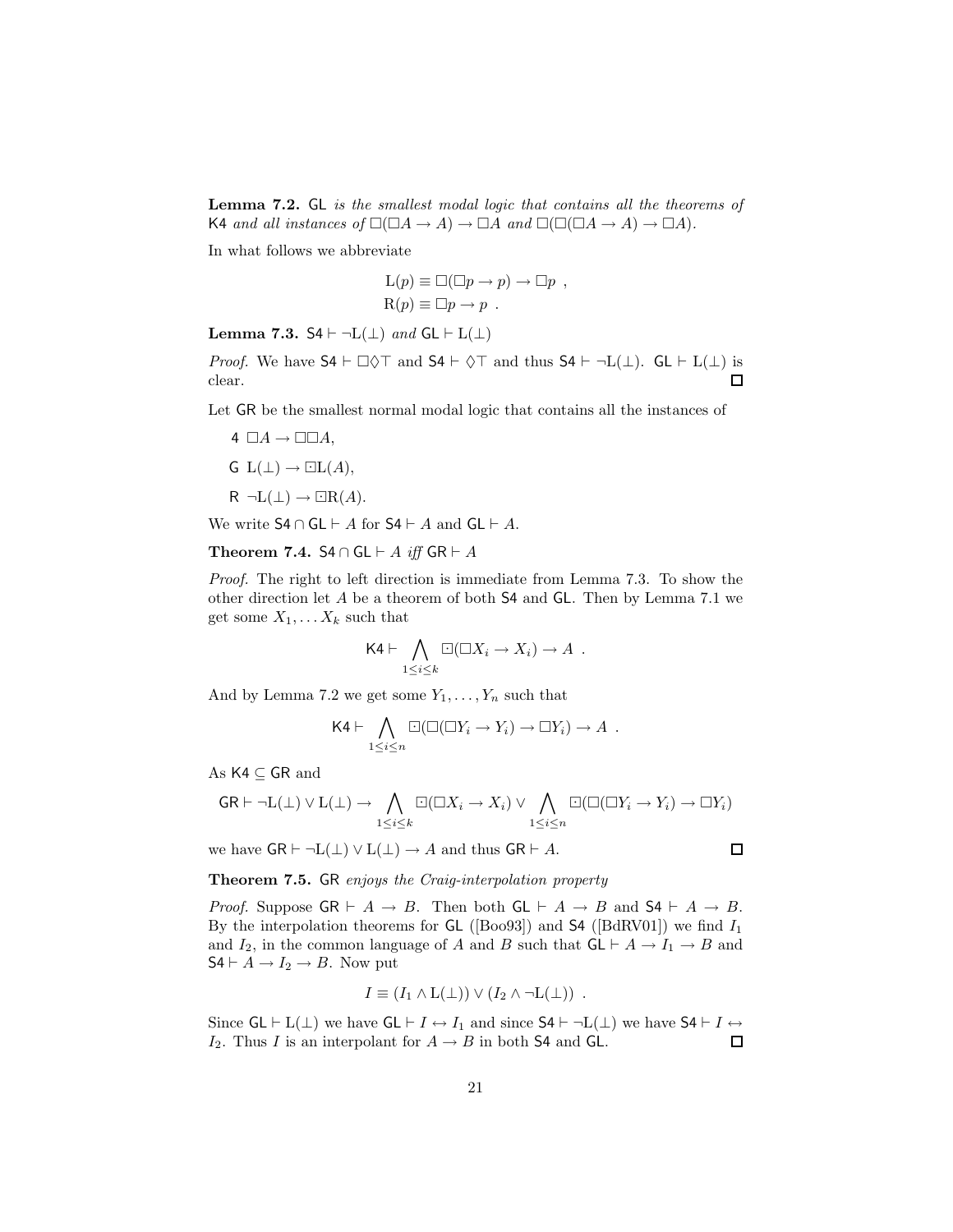We have shown in the main body of this paper that the intersection of S4 with GL is of interest when studying combined logics of explicit and formal proofs. Therefor the standard questions in the studies of modal logic are in order. However, intersections of modal logics are in general not the nicest objects in existence [Sch86]. Apparently, by Theorem 7.5 with GL and S4 we might be more lucky and therefore desirable and well-behaved answers to the questions below are plausible.

**Question 1.** Is there a nice cut-free formulation of GR?

**Question 2.** What is the explicit version of GR?

**Question 3.** What is the closed fragment of GR?

### **7.1 Post completeness**

Above we have seen one way the intersection of GL with S4 naturally comes up. Another way this might be the case is as follows. In [Seg72] a modal logic is called *post complete* when it has no proper (non-trivial) extensions. It is known that there are exactly two normal post complete modal logics. Namely Tr: the smallest normal modal logic containing all instances of  $A \leftrightarrow \Box A$ . And Ns: the smallest normal modal logic containing  $\square \bot$ .

Every normal modal logic is contained in Tr or Ns. Also S4 is not a sub-logic of Ns, GL not a sub-logic of Tr but, obviously, GR is a sub-logic of both. If  $L_1$ and  $L_2$  are normal modal sub-logics of  $S4$  and of Ns, then so is the least logic extending  $L_1 \cup L_2$ . Thus the following question is well defined.

**Question 4.** What is the largest normal modal sub-logic of S4 that is contained in Ns?

Obviously the answer is S4 ∩ Ns

**Question 5.** Is  $S4 \cap Ns = GR$ ?

Since in fact Tr is the only logic (not necessarily normal) extending S4, the following might be easier.

**Question 6.** Is  $GL \cap Tr = GR$ ?

## **8 Further Directions**

In this final section we discuss some further directions for further research.

#### **8.1 Conservativity**

One could still ask whether GLA allows for a more efficient realization of S4 then LP. A negative answer to this question is clearly implied by a positive answer to the following one.

**Question 7.** Is GLA conservative over LP?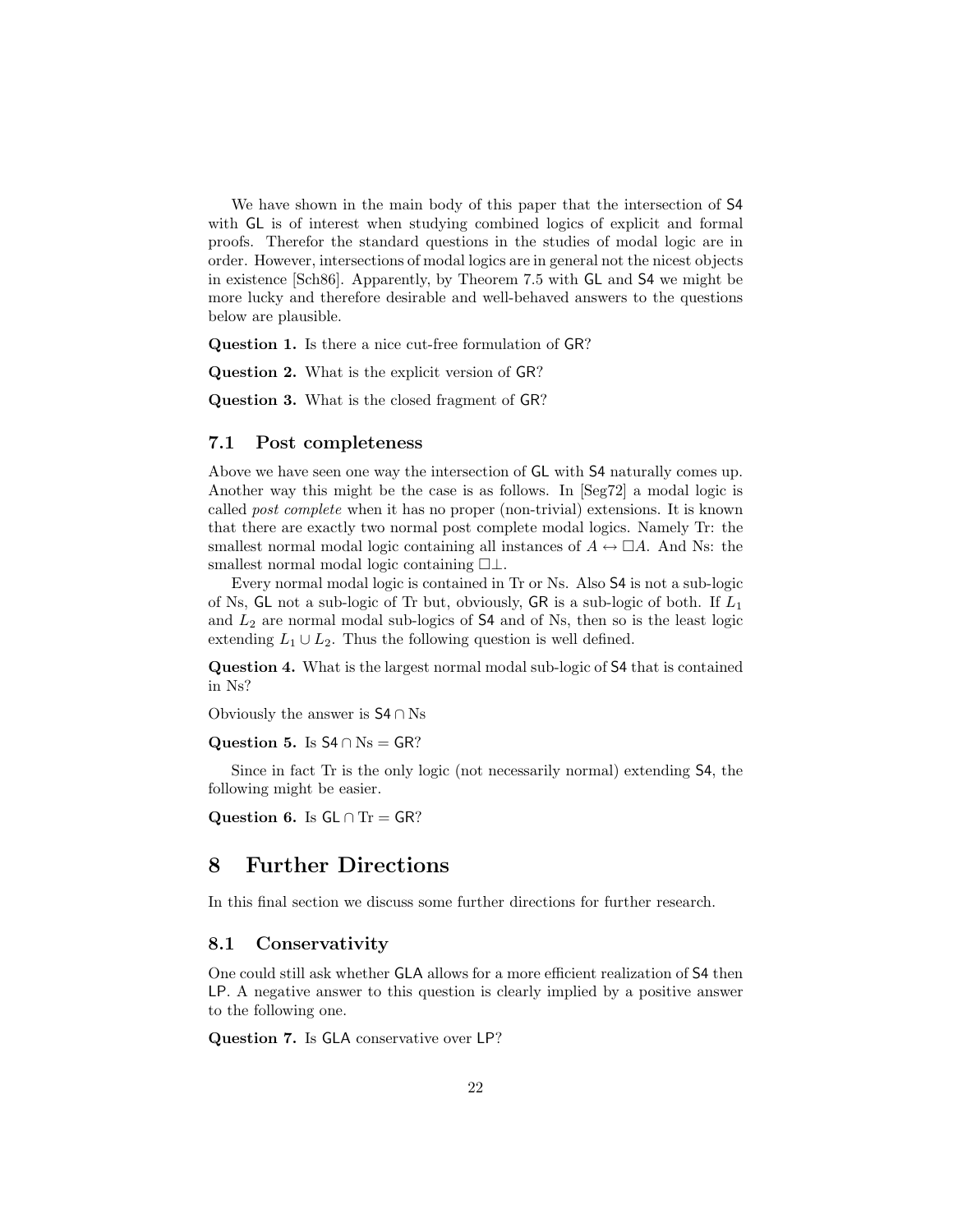### **8.2 Further Relations with** GL

One of the most striking features of the provability logic GL is the De Jongh-Sambin fixed-point theorem [Boo93].

**Question 8.** Does the fixed-point theorem hold for EI?

The answer is almost certainly yes. The axiom  $\boxtimes A \to \square \boxtimes A$  is probably enough, so the fixed-point theorem would probably even hold in a much weaker system.

Since the formulas  $\boxtimes A$  represent decidable statements, one expects that the calculated fixed points can be simplified. Assuming that we do have a fixed point theorem for EI, then for the version of the fixed point theorem for the fragment of EI with only one propositional variable this is the case: in fixedpoints we can eliminate all occurrences of  $\boxtimes$ . This immediately follows from what we discus next.

We say that a closed formula F is in *normal form* when it is a truth functional combination of formulas of the form  $\Box^i \bot$ . We show that any closed formula is equivalent to one in normal form. From the proof of the analog for GL one can obtain the following ([Boo93]).

**Lemma 8.1.** If F is a closed and  $\boxtimes$  free. Then  $\textsf{El} \vdash \Box F$  or for some i we have  $El \vdash \Box F \leftrightarrow \Box^i \bot.$ 

**Theorem 8.2.** *Any closed formula is equivalent, in* EI*, to a formula in normal form.*

*Proof.* By the normal form theorem for sentences in GL it is enough to show that any formula  $\boxtimes F$  can be written in normal form whenever F is in normal form. We have

$$
\mathsf{El} \vdash \boxtimes F \leftrightarrow \boxtimes \Box F \ .
$$

By Lemma 8.1 we thus have that either

$$
\textsf{EI} \vdash \boxtimes F \leftrightarrow \top
$$

or

$$
\mathsf{El} \vdash \boxtimes F \leftrightarrow \bot .
$$

 $\Box$ 

(As a side remark note that this theorem obviously transfers to GLA.) Nevertheless the following is still unclear.

**Question 9.** If we do have a general fixed-point theorem for EI, can we then eliminate all occurrences of  $\boxtimes$  in the fixed-points?

I would conjecture no but maybe something weaker is true.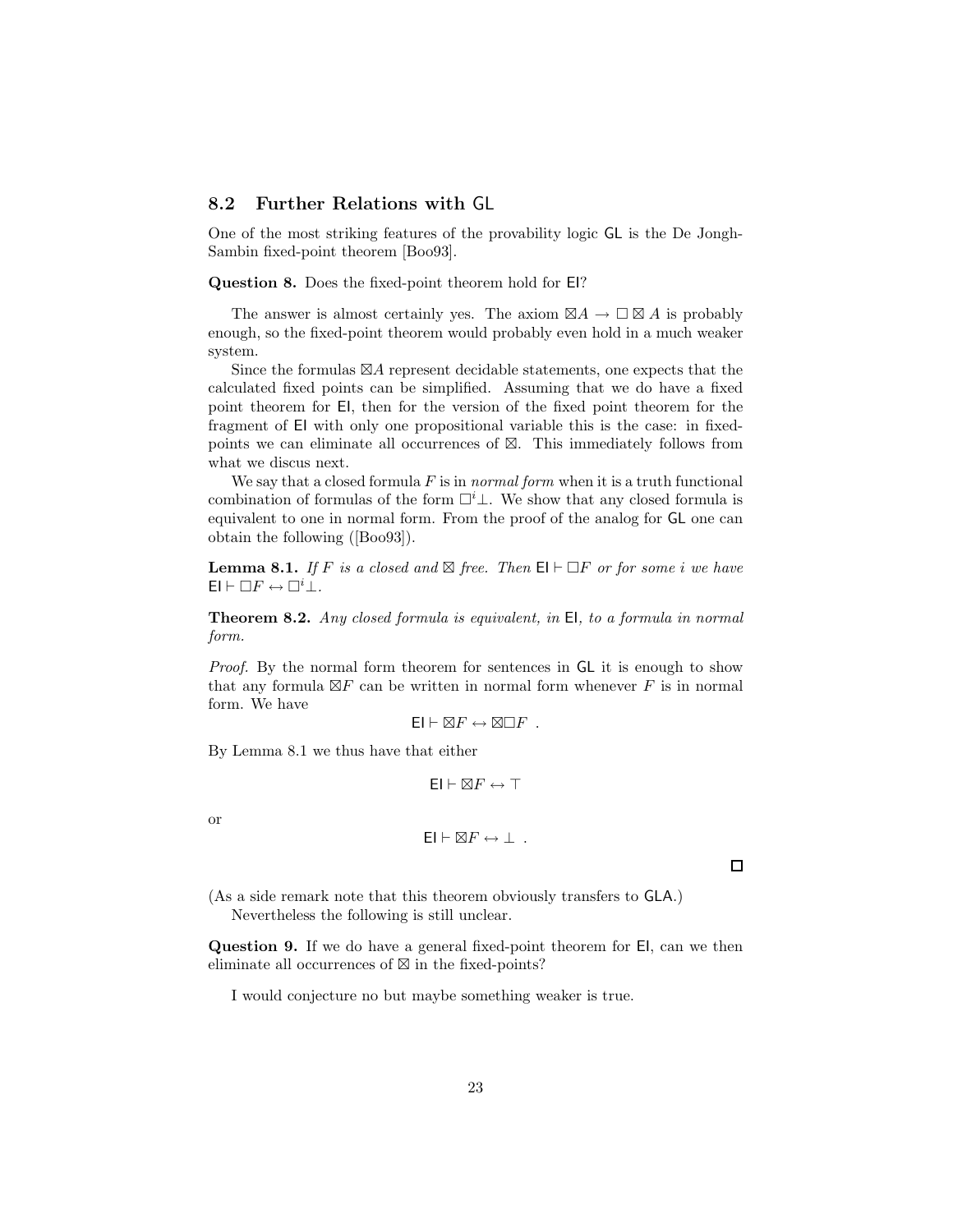### **8.3 New Operations on Proofs**

An interesting modal formula in the language of EI is the following.

$$
\boxtimes (\Box A \vee \Box B) \to \boxtimes A \vee \boxtimes B . \tag{3}
$$

Contrary to the two variations

- $\bullet \quad \boxtimes \Box A \rightarrow \boxtimes A$
- $\bullet\; \boxtimes (\Box A \lor \Box B) \to A \lor B$

this formula is not derivable in EI. An EI counter-model is shown in Figure 1. There the solid edges denote  $R^{\sqcup}$  relations and the dashed ones  $R^{\boxtimes}$  relations and we have omitted the reflexive  $R^{\boxtimes}$  relations. One easily checks that

$$
\boxtimes (\Box p \vee \Box q) \to \boxtimes p \vee \boxtimes q
$$

does not hold in the bottom node.



Figure 1: Counter Model

Nevertheless in arithmetic a computable operation on proofs for this scheme is easily defined and thus a logic that somehow contains such an operation would be a natural thing to study.

A drawback of such a hypothetical logic is that if it does have the internalization property, then it lacks the disjunction property (the disjunction property for LP was established in [Kru03] and for GLA it is shown in Section 6 above). For we have  $\vdash \Box x : p \lor \Box \neg x : p$ . Thus by internalization for some closed t we get

$$
\vdash t{:}(\Box x{:}A \lor \Box \neg x{:}A).
$$

Using a explicit version of (3) we then get for some  $r, \vdash r:(x:A)\vee r:(\neg x:A)$ . And a disjunction property would give  $\vdash x:p$  or  $\vdash \neg x:p$ . Which is clearly absurd.

Interesting enough, the scheme 3 also pops-up when studying realizations in LPS4.